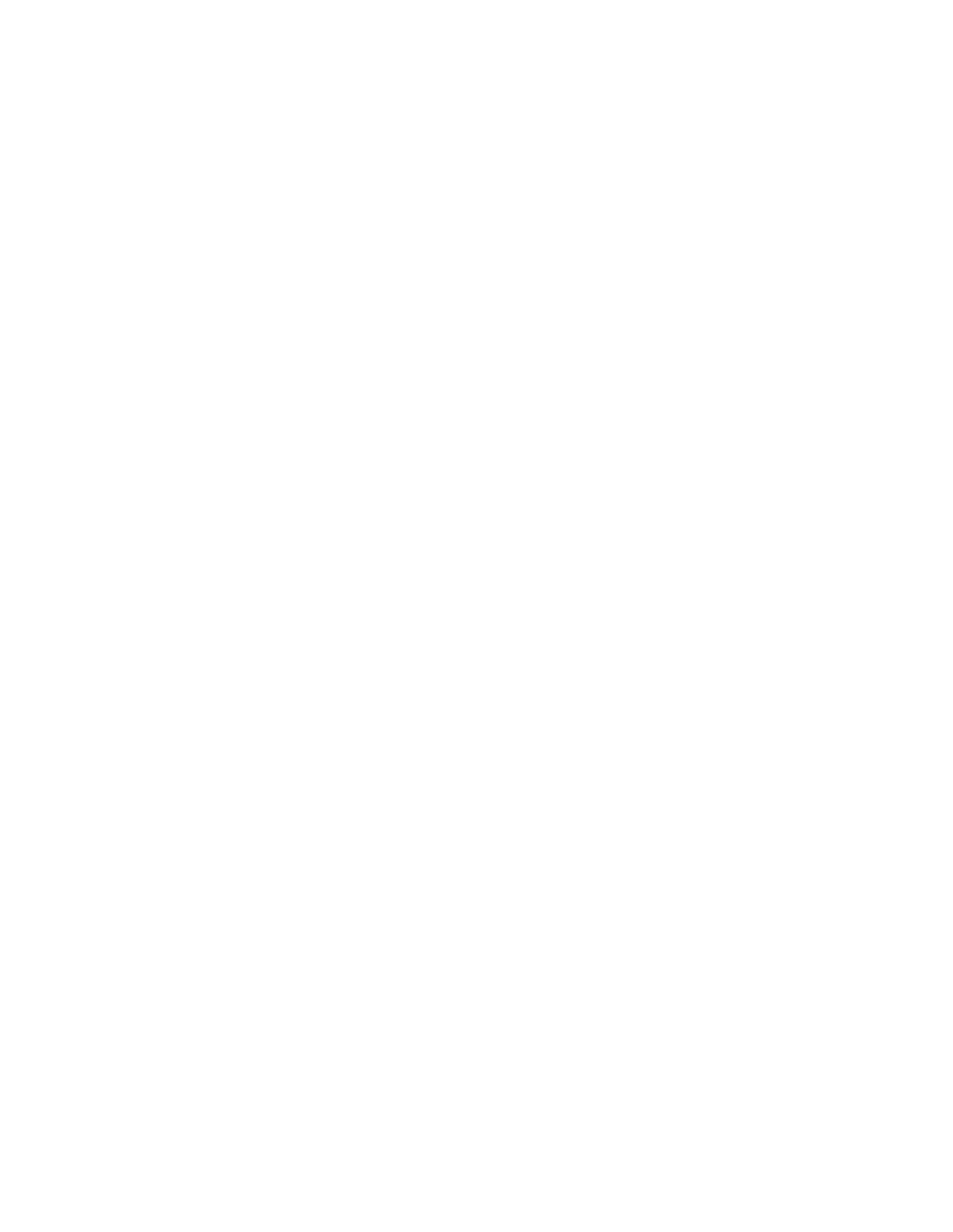## **IMF Working Paper**

#### Monetary and Capital Markets Department

## **Bank Losses, Monetary Policy and Financial Stability—Evidence on the Interplay from Panel Data**

### **Prepared by Erlend Nier and Lea Zicchino**<sup>1</sup>

Authorized for distribution by Karl Habermeier

September 2008

### **Abstract**

**This Working Paper should not be reported as representing the views of the IMF.** The views expressed in this Working Paper are those of the author(s) and do not necessarily represent those of the IMF or IMF policy. Working Papers describe research in progress by the author(s) and are published to elicit comments and to further debate.

We assess the extent to which loan losses affect banks' provision of credit to companies and households and examine how feedback from losses to a reduction in credit is affected by the monetary policy stance. Using a unique cross-country dataset of more than 600 banks from 32 countries, we find that losses lead to a reduction in credit and that this effect is more pronounced when either initial bank capitalization is thin or when monetary policy is tight. Moreover, in the face of credit losses, ample capital is more important in cushioning the effect of loan losses when monetary policy is tight. In other words, capital buffers and accommodating monetary policy act as *substitutes* in offsetting the adverse effect of losses on loan growth. While most of these effects are stronger in crisis times, we find them to operate both in and outside full-blown banking crises. These findings have important implications for the interplay between financial stability and monetary policy, which this paper also draws out.

JEL Classification: G21, G28, E52, E58 Keywords: Loan supply, Financial stability, Monetary policy Author's E-Mail Address: ENier@imf.org ; Lea.Zicchino@prometeia.it

<sup>&</sup>lt;sup>1</sup> The authors would like to thank Viral Acharia, Tamin Bayoumi, Gabriella Chiesa, Charles Goodhart and Hui Tong for comments and suggestions. We are grateful also to seminar participants at the IMF, the World Bank, the Bank of England, the Federal Reserve Board and the Federal Reserve Bank of New York. All errors or omissions are those of the authors.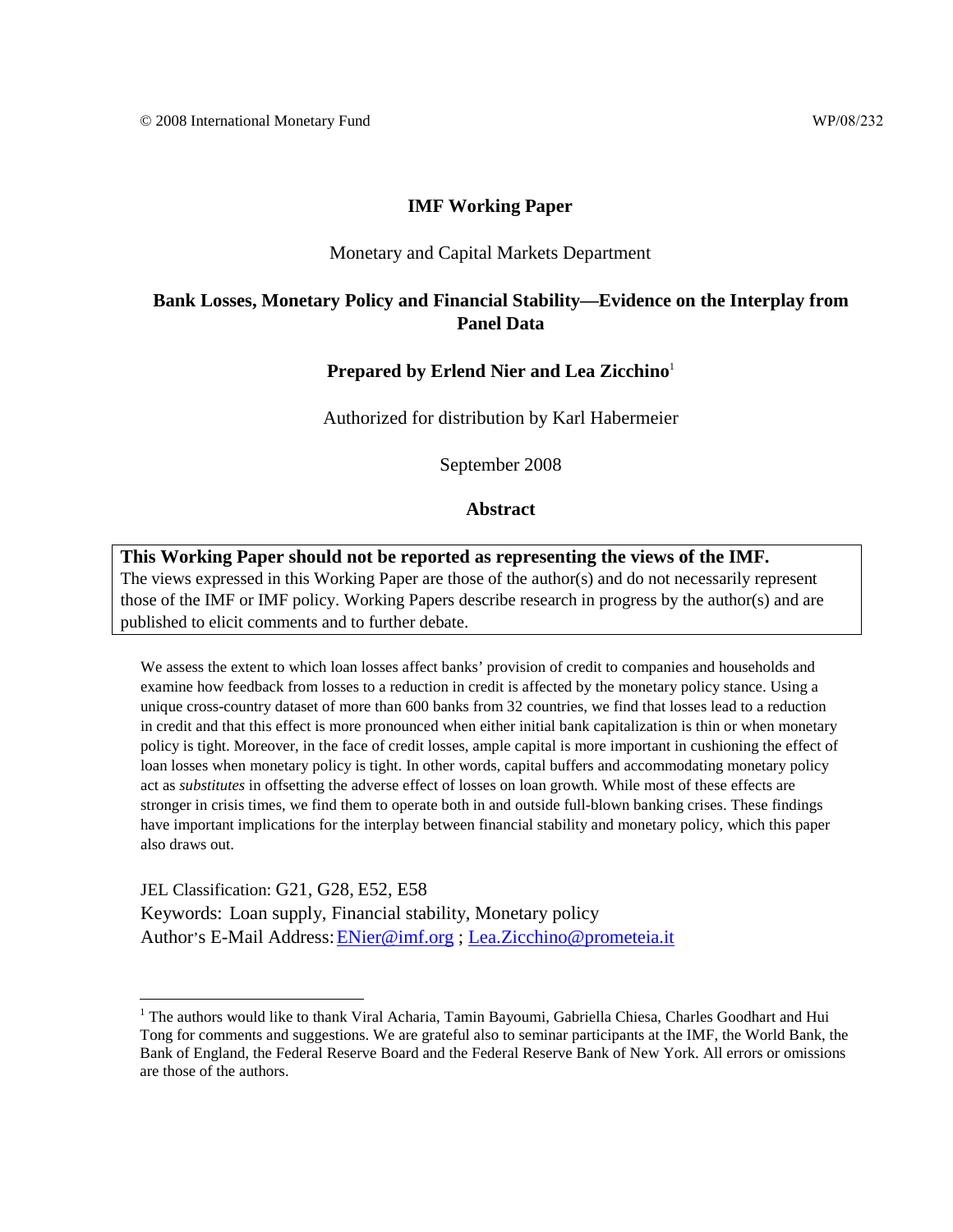| Contents                                                                | Page |
|-------------------------------------------------------------------------|------|
|                                                                         |      |
|                                                                         |      |
|                                                                         |      |
|                                                                         |      |
|                                                                         |      |
|                                                                         |      |
|                                                                         |      |
|                                                                         |      |
|                                                                         |      |
| Tables                                                                  |      |
|                                                                         |      |
|                                                                         |      |
|                                                                         |      |
|                                                                         |      |
|                                                                         |      |
| 6. The Effect of Losses, Capital, and Monetary Policy—Interactions 17   |      |
| 7. Determinants of Loan Growth: Crisis Versus Non-crisis Countries 19   |      |
|                                                                         |      |
|                                                                         |      |
|                                                                         |      |
| 11. The Effect of Losses and Monetary Policy—Robustness to Endogeneity  |      |
|                                                                         |      |
| 13. Summary Statistics: Monetary Policy and Banking Crisis Countries 27 |      |
| 14. Summary Statistics: Monetary Policy and Banking Crisis Episodes27   |      |
|                                                                         |      |
|                                                                         |      |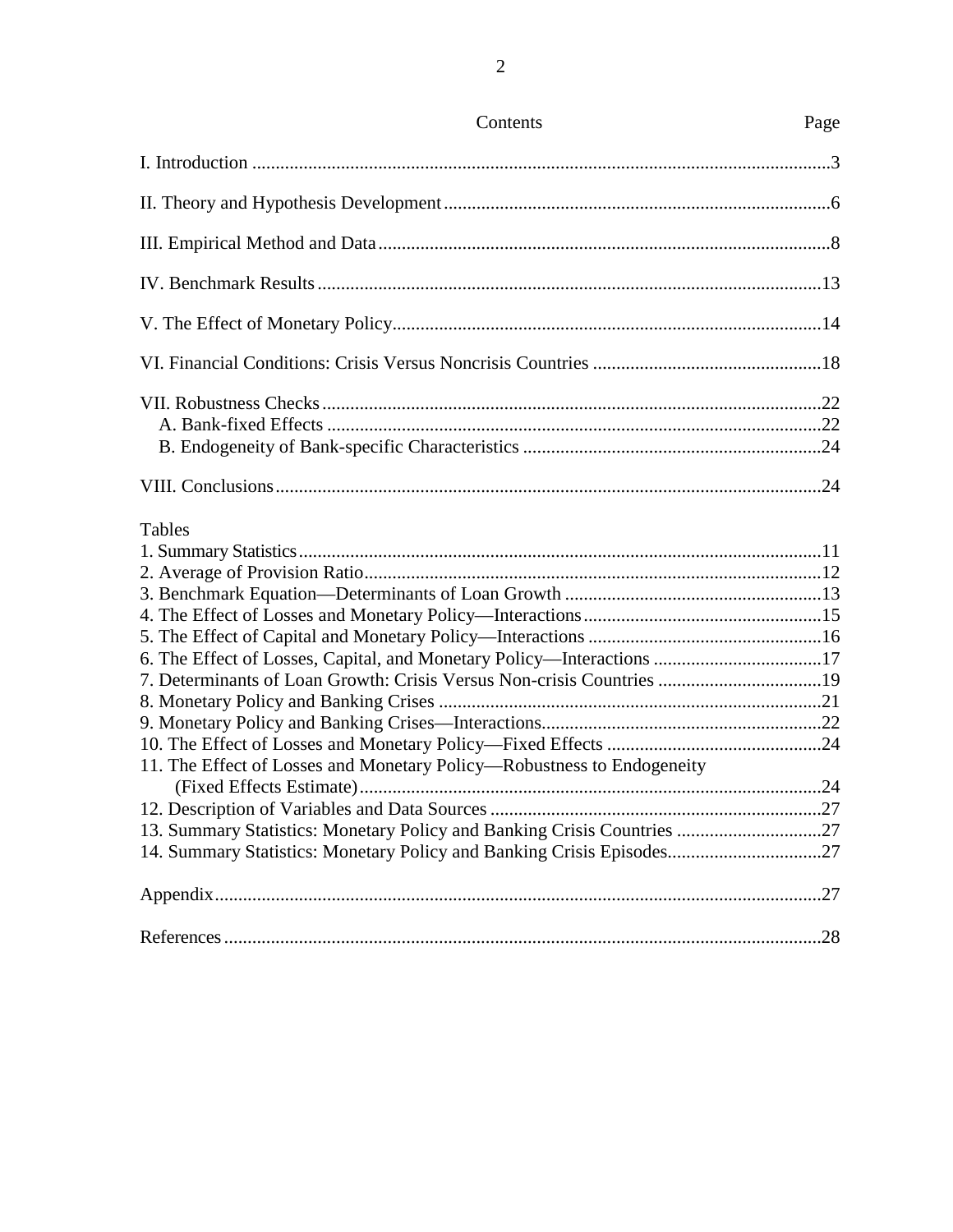## **I. INTRODUCTION**

The 2007/08 crisis has highlighted how banking system losses can lead to tightening credit conditions for companies and households which in turn can impose costs on real activity. It has also shown that monetary policymakers are aware that they can use monetary policy to help offset the adverse effects of financial instability on real activity. According to the minutes of the September meeting of the Federal Open Market Committee (FOMC):

*"…members judged that a lowering of the target rate was appropriate to help offset the effects of tighter credit conditions on the economic outlook. Without such policy action, members saw a risk that tightening credit conditions and an intensifying housing correction would lead to significant broader weakness in output and employment. In order to forestall some of the adverse effects on the economy that might otherwise arise all members agreed that a rate cut of 50 basis points was the most prudent course of action."*

Indeed, in a number of such policy steps the Federal Reserve reduced the target federal funds rate by a total of 325 basis points until it came to rest at 2 percent, having been reduced by 25 basis points at the meeting in June 2008. But the recent crisis experience has also shown that a monetary policy response may come at a cost when it threatens to unhinge inflation expectations in an environment of concurrent shocks to the price of goods and services. The minutes of the June meeting illustrates this dilemma starkly, $2$  by noting that:

*"…many financial institutions continued to experience significant credit losses and balance sheet pressure and in these circumstances credit availability was likely to remain constrained for some time. At the same time, however, the near term outlook for inflation had deteriorated and risks that underlying inflation pressures could prove to be greater than anticipated had risen."* 

This puts a premium on empirical research on the following questions: First, how severe is the effect of financial sector losses on credit (and hence on output).<sup>3</sup> Second, how much loosening is required to counter the effect? Third, how does the answer to the first question depend on the initial capital

 $2^2$  The monetary authorities in the U.S., the U.K., and the Eurozone have responded in different ways to this dilemma, partly as a result of differences in the emphasis placed on price stability relative to other central bank objectives, but partly also as a result of uncertainty as to the monetary transmission mechanism under conditions of a severely impaired financial system.

 $3$  The extent to which a contraction in lending leads to a reduction in activity is an empirical question which is not analyzed in this paper, but is the subject of a sizable literature. This includes evidence derived from U.S. aggregate data, such as Lown and Morgan (2006) and Bayoumi and Melander (2008), cross-country evidence on the effect of banking crises in emerging markets, e.g., Dell'Ariccia, Detragiache and Rajan (2008), Kroszner, Laeven and Klingebiel (2007), as well as a number of recent event studies such as Peek and Rosengren (2000), Ashcraft (2005) and Chava and Purnanandam (2005). See the cited papers, as well as Gorton and Winton (2000) for a survey of the earlier literature on real effects of credit supply.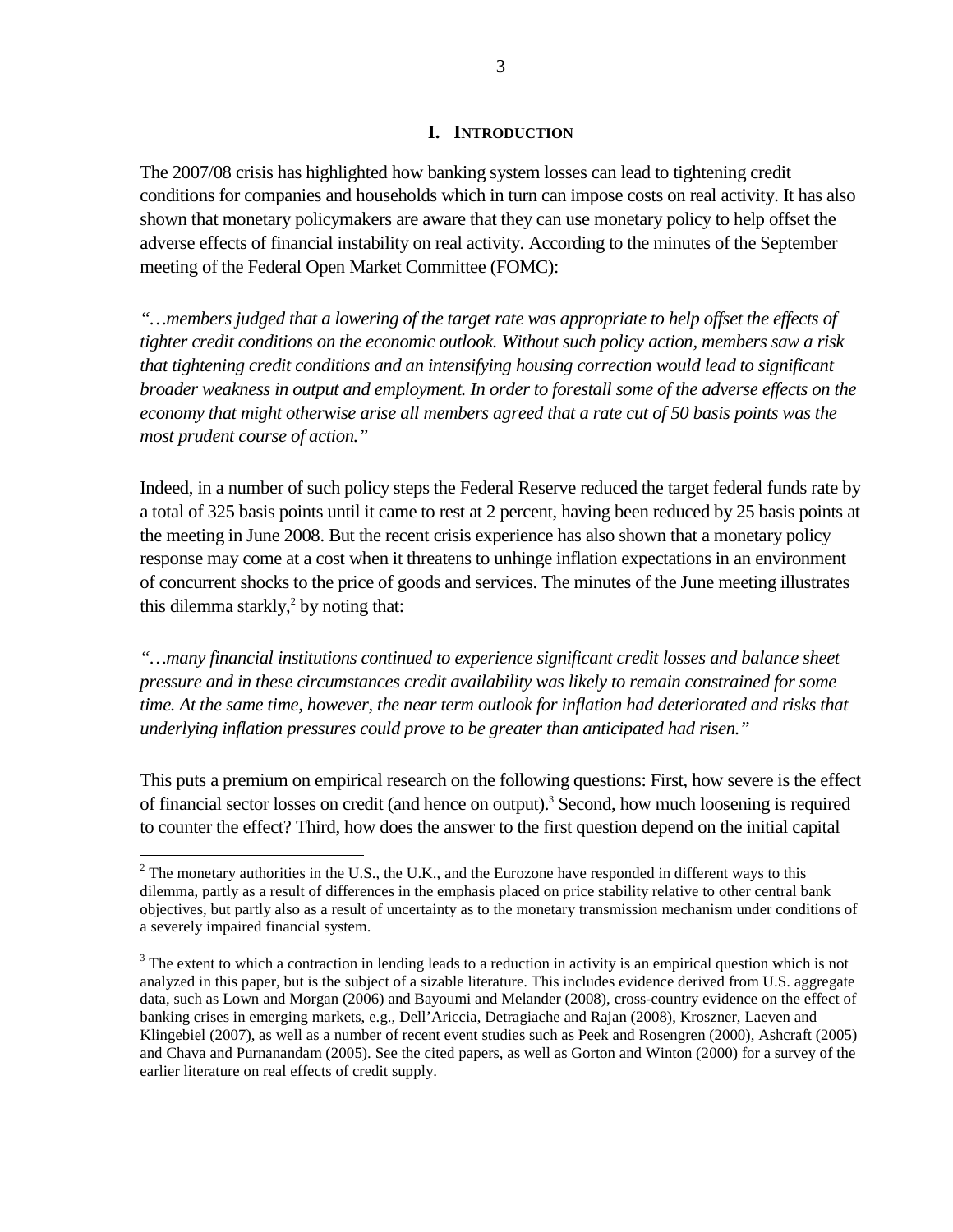strength of the banking system and on financing conditions more broadly? And fourth, how do banks' capital strength and broader financial conditions modify the effectiveness of monetary policy and hence the slope of the trade-off faced by policymakers in the face of banking system losses?

Given their importance for central bank policy it is perhaps surprising that these questions have not yet been addressed fully in the literature. In an influential study, Peek and Rosengren (1995) examined the impact of losses on credit extension for New England banks during the early 1990s "credit crunch" and studied how the effect of losses on credit depended on banks' initial capital buffers. However, for lack of variation in monetary conditions over the sample period, this study was unable to explore in detail the effect of monetary policy on the severity of the credit crunch. In one of very few existing cross-country-studies, Cosimano, Chami and Barajas (2004) examined how banks' lending responded to losses. However, their study does not assess further the determinants of the strength of this feedback and does not examine either the effect of monetary policy or of financial conditions more generally.

A partial answer to the aforementioned questions can also be found in the growing literature on the "bank capital channel" of monetary policy and the literature on the broader "bank lending channel," e.g., Romer and Romer, (1990) and Kashyap and Stein (2000). This literature emphasizes how the effect of monetary policy works through banks' ability and willingness to lend. And a number of existing studies of the bank capital channel examine how bank capital influences banks' lending response to monetary policy shocks. Most of this literature investigates the experience in particular countries, e.g., Kishan and Opiela (2000) for the U.S. and Gambacorta and Mistrulli (2004) for Italy. Ehrmann et al (2001) present cross-country evidence on how the effect of monetary policy might be affected by bank capitalization.

Our approach differs from that typically adopted in the "bank capital channel" literature in that we consider losses, that is, *shocks* to bank capital as a key determinant of bank lending behavior, enabling us to study the interplay between shocks to capital and initial capital levels. As regards the extant empirical literature, our paper therefore closes the gap between the literature on credit crunches, e.g., Peek and Rosengren (1995) and Cosimano, Chami, and Barajas (2004), which examines the effect of shocks to capital on credit, but does not analyze monetary policy, and the literature on the bank capital channel, e.g., Kishan and Opiela (2000) and Ehrmann (2001), which analyses the interaction between monetary policy and the *level* of capital, but does not assess the importance of balance sheet shocks.

Using a unique sample of more than 600 listed banks from 32 different countries over the period 1992- 2000, we study the following four questions: (i) To what extent do banks that are weakened by loan losses reduce their loan growth? (ii) How is the strength of this effect affected by initial balance sheet strength? (iii) How does the strength of these effects depend on monetary policy? And how do losses, initial capital buffers and monetary policy interact to bring about changes in credit provision? (iv) Do losses lead to stronger reductions in credit when financing conditions are tight and banks might find access to new capital expensive?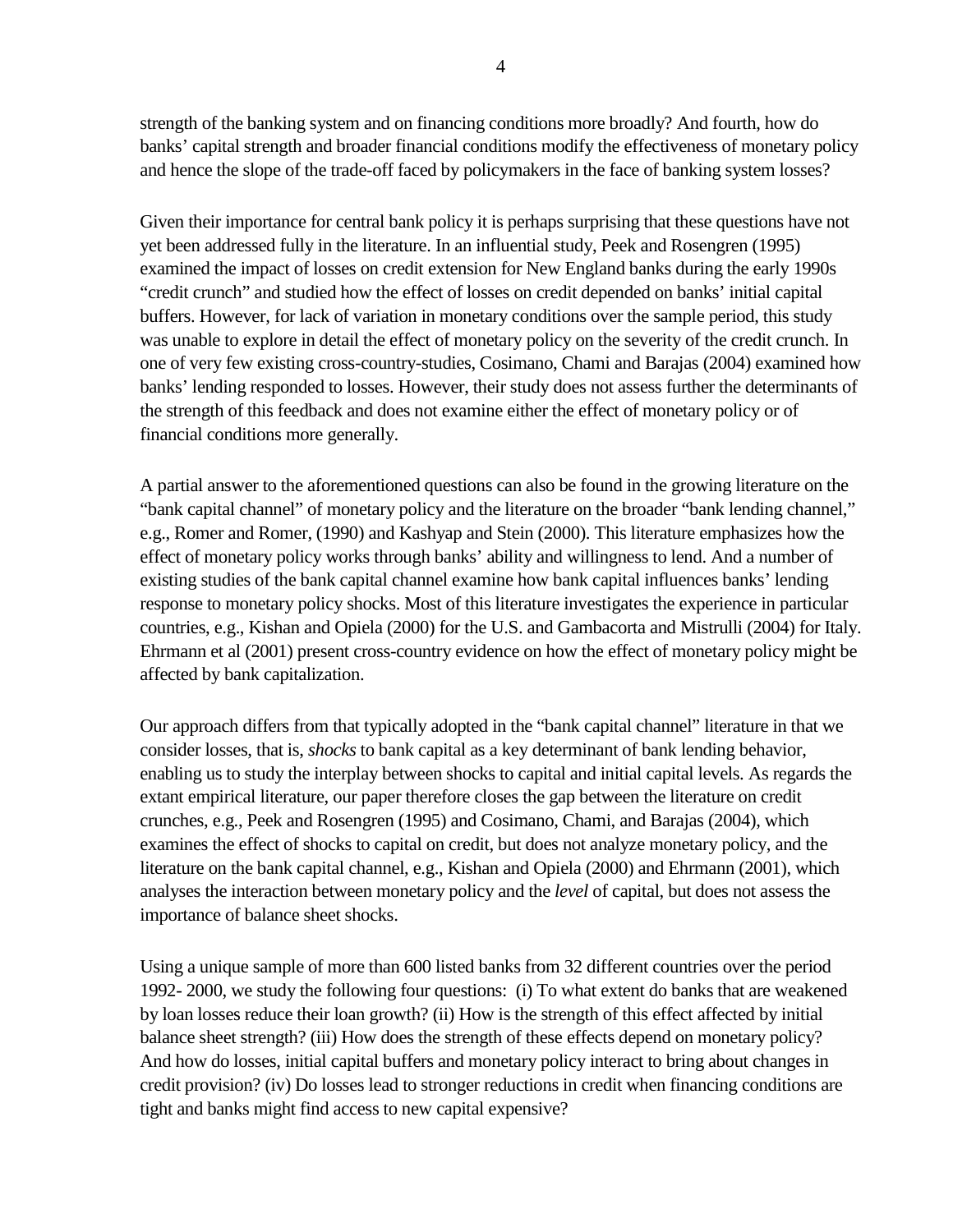Our main findings can be summarized as follows: First, controlling for general economic conditions, we find that when banks are weakened by loan losses, banks extend less credit. Second, and in line with Peek and Rosengren (1995), the size of the reduction depends on banks' initial balance sheet strength. The reduction in lending is weaker for banks with ample capital buffers and stronger for banks that start out with smaller capital buffers. Third, as regards the effect of monetary policy, we document that losses lead to a stronger reduction in credit when monetary policy is tight. Moreover, in the face of credit losses, tight monetary policy leads to further reductions in credit supply in particular when initial capital is thin. In other words, initial capital and loosening monetary policy are shown to act as substitutes in cushioning shocks to banks' balance sheets. Fourth, and finally, initial capital is more important in cushioning the effect of losses on loan growth during crisis times, when financing conditions more broadly are tight. Moreover, we find that the interaction between losses, initial capital and monetary policy develops greater force in crisis episodes. At the same time we find that the impact of losses on loan growth as well as its interplay with initial capital and monetary policy is present both for crisis countries and for those countries that did not experience a banking crisis in the period under study.

These findings are considerably richer than those that could be obtained by studying a particular country or crisis episode, such as the 2007/8 crisis that originated in the U.S. mortgage markets<sup>4</sup> or selected earlier cases of financial instability, such as the crises in emerging market countries in the late 1990s, or the early 1990's credit crunch in the U.S. This is because for a single country there is typically only one path for monetary policy and assessment of the effects of monetary policy will be complicated by the lack of a counterfactual. Our empirical design introduces such a counterfactual by comparing the effect of differences in the monetary stance across countries as well as differences in its evolution through time for a given amount of losses at individual banks. By seeking a counterfactual from cross-country information, we also alleviate concerns typically leveled at any empirical analysis of the monetary policy transmission about the potential endogeneity of the monetary policy path actually chosen when its effect is being measured. For example, we can analyze the effect of both tightening and loosening policy for a given amount of banking system losses, and capital.

<u>.</u>

 $4$  There is reason to think that the 2007/08 crisis episode was special as regards the interplay between monetary policy and loan losses. First, in the run-up to the crisis, many financial firms had reduced constraints on the financing of their lending through the so-called originate-and-distribute model of financing. There already is ample evidence that securitization has reduced the effect of monetary policy changes on credit conditions in the run-up to the crisis, see e.g., Estrella (2002), Altunbas, Gambacorta and Marqués (2007) and Loutskina and Strahan (2006). Second, as the crisis unfolded, a large share of the securitized loans were reintermediated, creating pressure on institutions' capital ratios as well as difficulties for institutions' funding. The empirical results presented here suggest that both of these effects should have increased the adverse effect of losses on the availability of credit. However, since we rely on balance sheet information and thus disregard off-balance sheet activity, the techniques employed in our analysis are not easily applied directly to data taken from the run-up to and the unfolding of the 2007/08 crisis.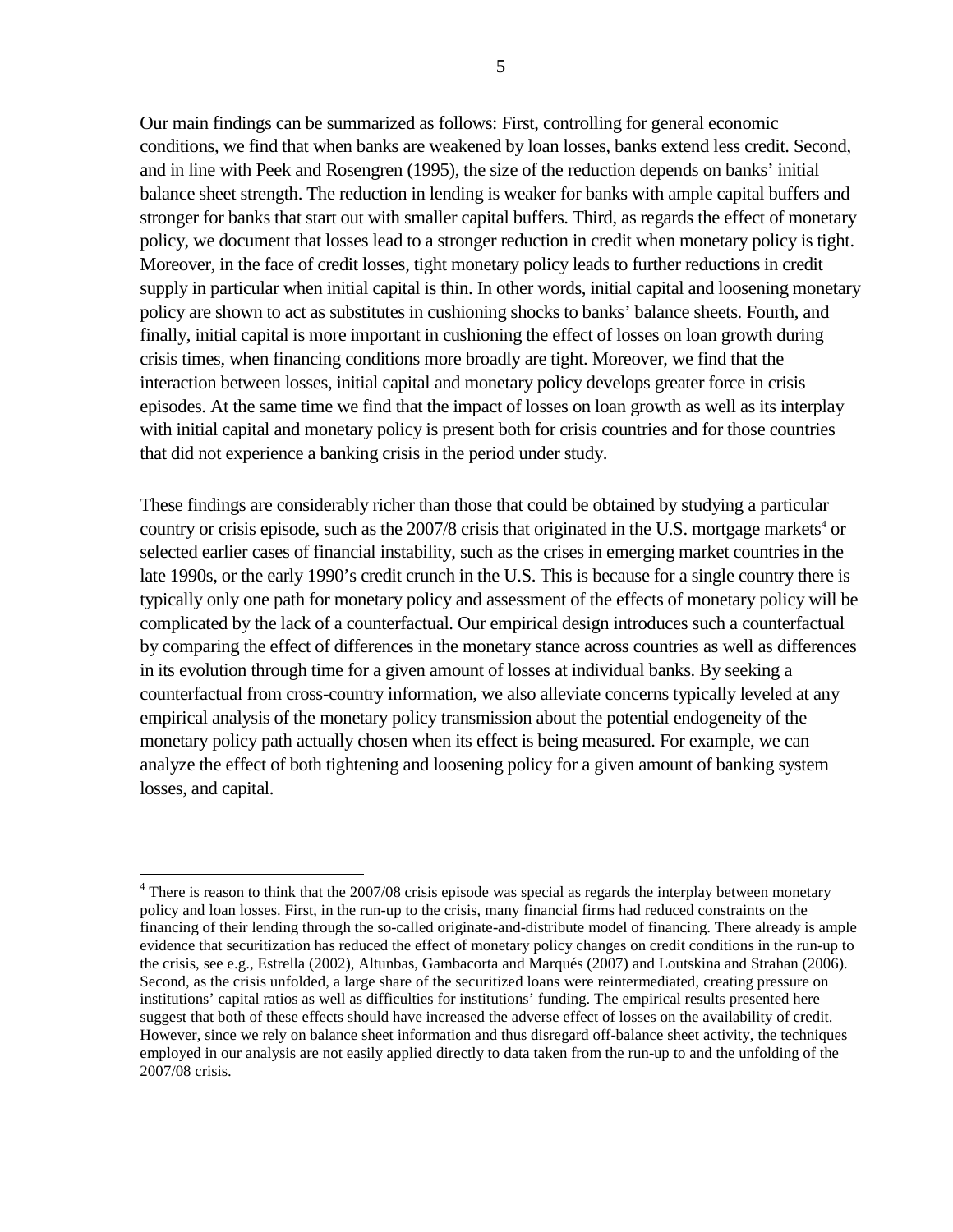Moreover, our approach allows us to compare the strength of the effects for crisis periods and for periods of relative calm. Indeed, overall, our evidence suggests that feedback effects from losses to credit conditions are pervasive and that monetary policy affects this feedback both in crisis times and outside of crises. Others have argued that bank loan supply may have effects on macroeconomic performance in crisis times and that these effects might be more pronounced for households and firms that might depend on continued bank financing, e.g., Dell'Ariccia, Detragiache and Rajan (2008). If that is the case, then the evidence presented here suggests that credit supply effects might play an important role in amplifying macroeconomic fluctuations more broadly, i.e., even outside of full-blown banking crises.

The remainder of the paper is organized as follows. Section II draws on the existing theoretical literature to develop our main hypotheses. The empirical method and data are described in section III. Sections IV-VI present our empirical results in a number of steps. In section IV we establish benchmark results on the effect of losses on loan growth. In section V we proceed by analyzing the interaction between balance sheet stress and monetary policy. Section VI develops this analysis further by investigating differences between crisis and noncrisis episodes as regards the effects of losses, capital and monetary policy. Section VII presents robustness checks. Section VIII concludes by summarizing the main findings and drawing out their implications for policy.

## **II. THEORY AND HYPOTHESIS DEVELOPMENT**

A number of recent theoretical studies consider bank balance sheet constraints and their effect on bank credit provision, e.g., Chiesa (2001), Diamond and Rajan (2006), Brunnermeier and Pedersen (2007), van den Heuvel (2001). At the heart of these models is the observation that the Modigliani-Miller theorem breaks down for banks.<sup>5</sup> In other words, bank capital structure matters for bank investments (loan supply).

The first main prediction of these models is that losses lead to balance sheet stress which can lead to a reduction in the provision of credit. Diamond and Rajan (2006) explain how borrower defaults lead banks to refrain from rolling over credit to stricken borrowers and lead them instead to restructure these projects, when banks are faced with the threat of a depositor run. In other words, they show how bank losses tighten banks' balance sheets and lead to a reduction of credit supply. In a similar vein, Brunnermeier and Pedersen (2007) show how (investment) banks may not provide a sufficient amount of liquidity to the market when they are subject to a funding constraint. Rationing of liquidity is exacerbated when banks sustain losses that further tighten banks' balance sheet constraints.

<sup>5</sup> Gambacorta and Mistrulli (2004) provide a survey of the earlier theoretical literature.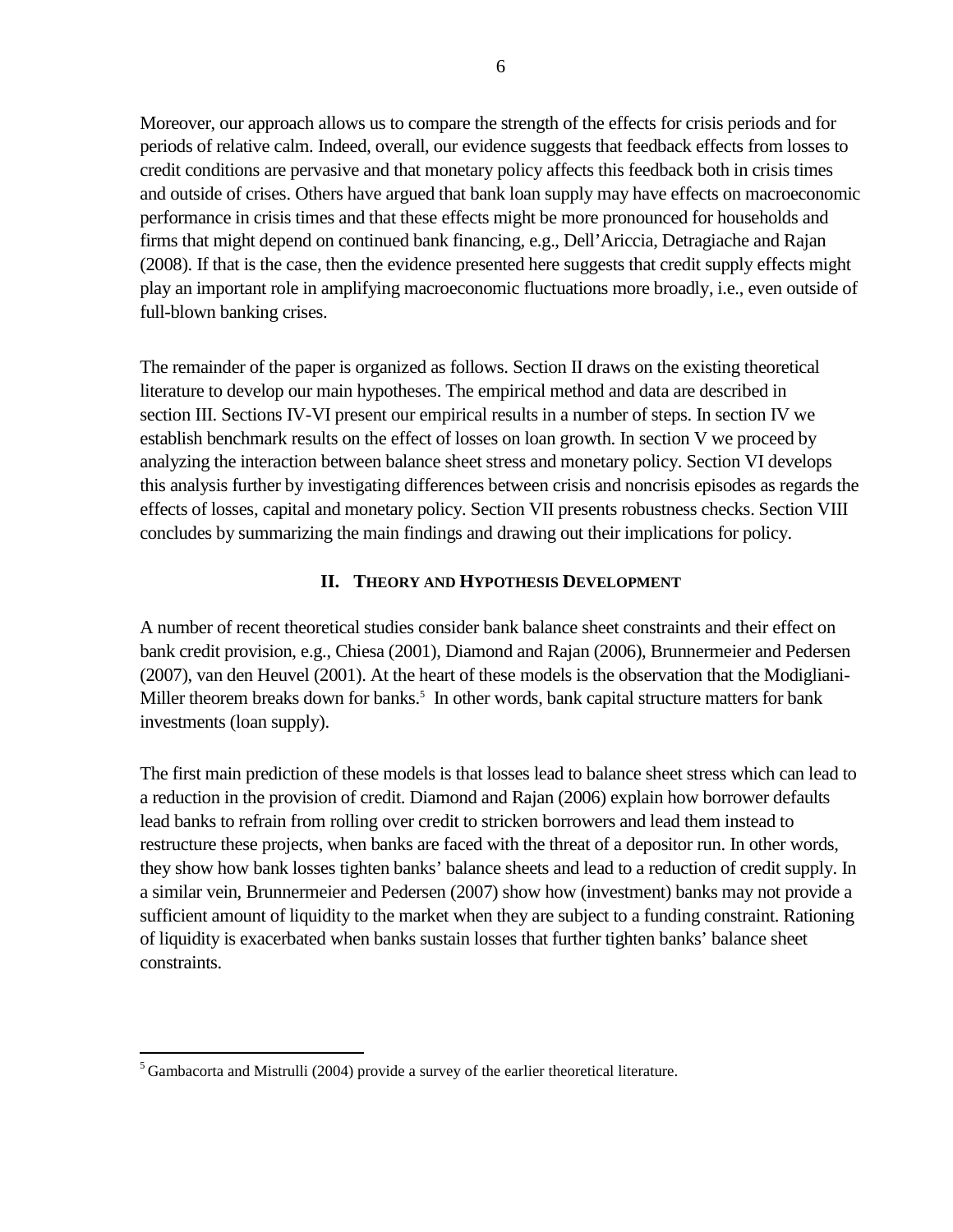A second important implication of the Chiesa (2001) and Brunnermeier and Pedersen (2007) models is that the effect of loan losses on credit provision depends on the initial capital position of the bank. For example, in Brunnermeier and Pedersen (2007), liquidity is rationed only if initial capital is sufficiently low; and only in this case is the supply of liquidity sensitive to losses. On the other hand, when initial capital is ample, losses do not affect banks' lending. Hence these models suggest that the marginal effect of losses on credit provision is stronger when initial capital is thin.

Third, a number of studies argue that tight monetary policy leads to tighter financing conditions at banking firms, which in turn might amplify credit crunch effects, e.g., Stein (1998), Chiesa (2001), van den Heuvel (2001), Diamond and Rajan (2006). Specifically, the Diamond and Rajan (2006) model shows how temporary monetary tightening may increase the threat of a run on nominal deposits and can thus exacerbate banks' balance sheet constraints. This in turn leads banks to further reduce their liquidity provision to borrowers. A key ingredient of the model presented by van den Heuvel (2001) is that banks are exposed to interest rate risk due to their being engaged in maturity transformation (of short term liabilities into long term assets). This means that when monetary policy tightens, financing becomes more expensive and this leads to a cut-back in lending. Finally, the paper by Chiesa (2001) contains tight predictions for the interaction between bank capital and monetary policy. In this model, banks need to monitor borrowers, but monitoring is subject to moral hazard incentives. An increase in capital relaxes the bank's incentive compatibility constraint and reduces the incentive to shirk. This implies that banks can expand their balance sheet. Likewise, loosening monetary policy relaxes the incentive compatibility constraint and enables banks to expand their balance sheets. The reason is that under imperfect competition, loosening monetary policy increases a bank's interest margin, so that more of the benefit of monitoring accrues to the bank. Chiesa's model therefore suggests that high levels of capital and loose monetary policy may be substitutes in effecting an increase in bank lending.

Fourth, theory suggests that the strength of credit crunch effects should depend on financing conditions at banking firms more generally, e.g., Stein (1998). Eisfeldt (2004) argues that financing conditions tighten when asymmetric information problems between banks and their (capital) investors' become more pronounced. The model also implies that this is more likely to be the case when aggregate economic conditions are bad.<sup>6</sup> More specifically, theory predicts that banks are more likely to see depositors run if the aggregate state of the economy is bad, since this increases the scope for informational contagion, Chen (1999). Financial conditions faced by banks are therefore likely to be tighter if overall economic conditions are unfavorable and they should be particularly tight when a country undergoes a banking crisis.

<sup>&</sup>lt;sup>6</sup> This is in line with prior evidence that the stock price response to new financing is more adverse when overall economic conditions are unfavorable, Pilotte (1992).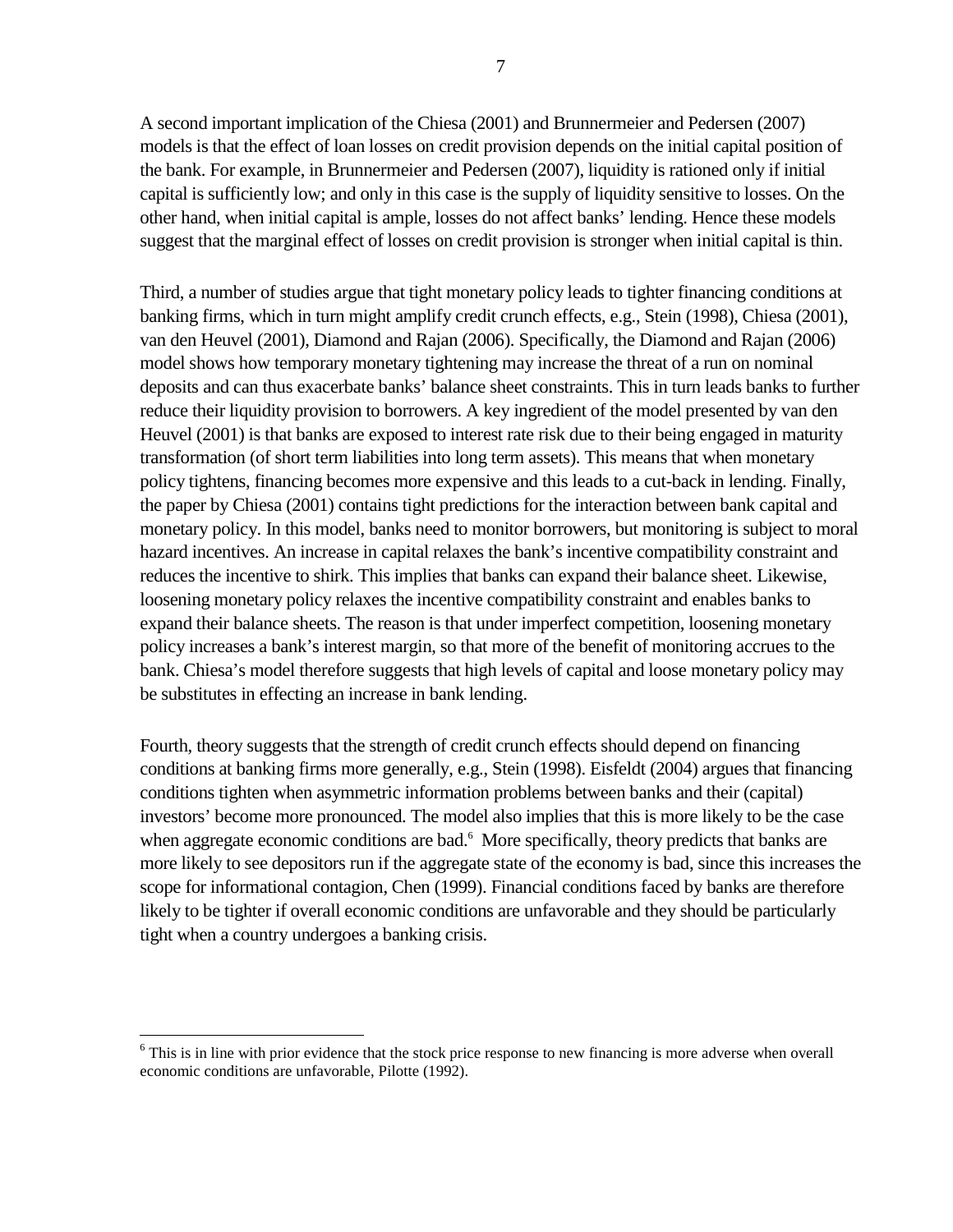In sum, theory implies the following four hypotheses:

(H1) Provision of credit by banks that are weakened by losses is lower than that of stronger banks.

(H2) The effect of loan losses on banks' provision of credit is amplified for banks with little initial capital.

(H3) In the face of losses, the effect of initial capital on lending is more pronounced if monetary conditions are tight. High initial capital and loose monetary policy are substitutes in their effect on bank lending.

(H4) In the face of loan losses, the effect of initial capital and monetary policy should be more pronounced if financing conditions more generally are tight and banks do not have easy access to additional funds, such as during crises.

## **III. EMPIRICAL METHOD AND DATA**

Our empirical approach builds on the seminal studies by Bernanke and Lown (1991) and Peek and Rosengren (1995). It is also related to a large literature on the bank lending channel that attempts to identify changes in bank loan supply by use of bank-level characteristics that can be argued to affect loan supply, but not loan demand, e.g., Kashyap and Stein (2000). One strategy that has proved particularly successful in this literature is to examine cross partial effects. For example, Kashyap and Stein (2000) show that smaller banks—that arguably find access to uninsured funding more difficult—react more strongly to a tightening monetary policy and that this effect is stronger for those banks with smaller cushions of liquid assets. Similarly, Peek and Rosengren (1995) show that losses lead to reductions in credit growth and that this effect is stronger if initial capital is thin<sup>7</sup>.

We follow this basic strategy. In our benchmark specification, a bank's loan growth is regressed on its loan loss provision ratio (Provisions), the nominal GDP growth of the country in which the bank is located, as well as a number of further controls. In addition, the loan loss provisions ratio is interacted with the initial capital buffer of the bank. Our basic specification can be represented as follows:

$$
\Delta \log (Loans)_{it} = \alpha Z_{it} + \beta GDPG_{jt} + \gamma Loss_{it} + \delta Loss_{it} * CAP_{it-1} \tag{1}
$$

 $<sup>7</sup>$  More precisely, this study examined the impact of losses on the growth of (deposit) liabilities, rather than assets.</sup>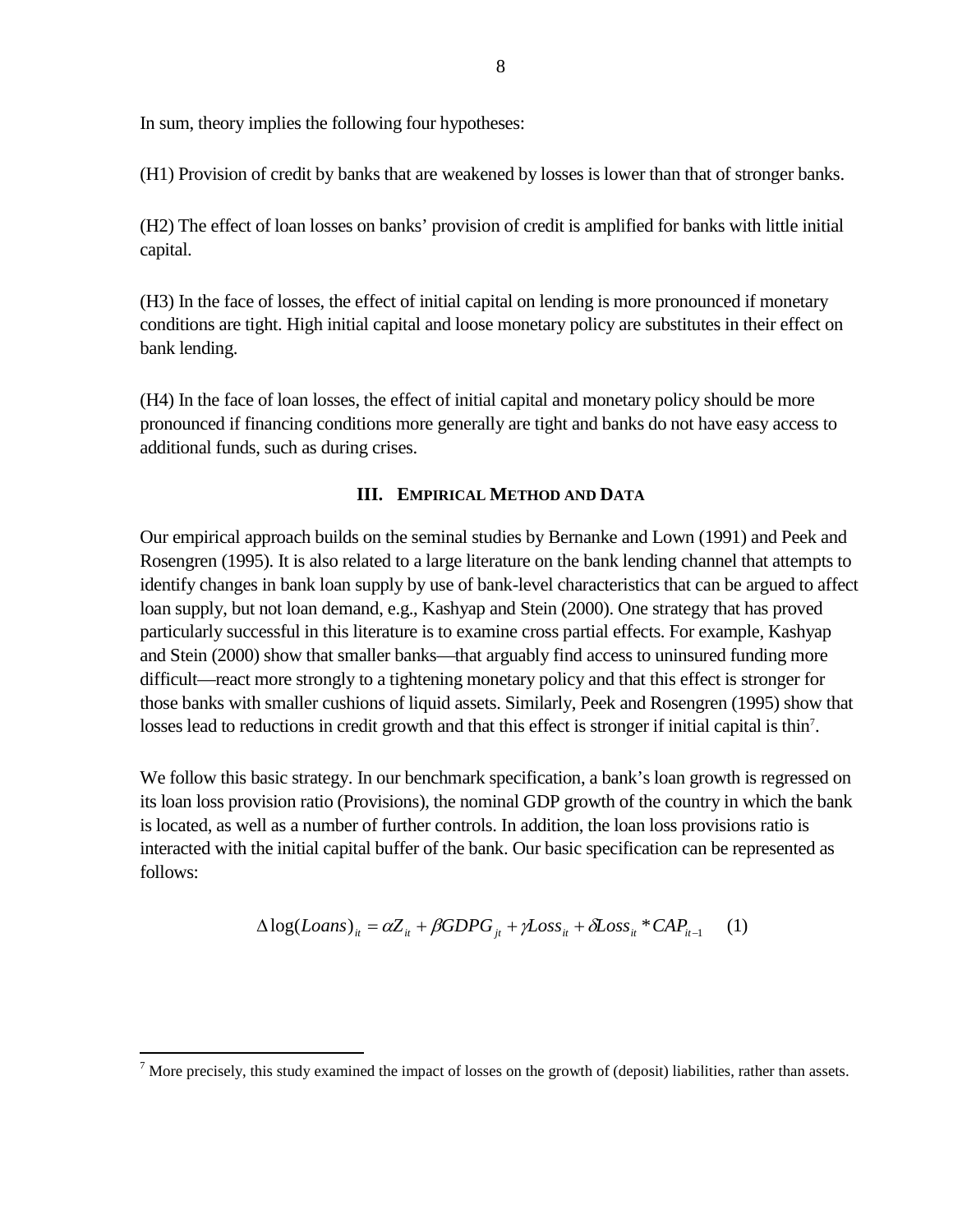where Loss is measured by loan loss provisions,<sup>8</sup> GDPG is the growth of nominal GDP,<sup>9</sup> and Z represents a vector of control variables. *Z* includes further bank-specific characteristics, such as a measure of bank profitability—the return on equity—as well as the level of capital. In addition we control for differences across countries and through time that may affect a bank's loan growth, by use of a full set of country dummy variables and time-fixed effects. Regressions were performed using a feasible generalized least squares (FGLS) estimator that allows for first-order autocorrelation within units, as well as correlation and heteroskedasticity across units (banks).<sup>10</sup>

If losses are associated with a reduction of loan growth this is consistent with hypothesis (H1) losses reduce provision of credit. However, losses experienced at banks might conceivably also be correlated with loan demand. In principle, this correlation could be positive or negative. For instance, bank losses might indicate that potential new borrowers might face poor economic prospects and might therefore be less likely to demand a loan. On the other hand, bank losses might be associated with an increase in the demand for loans as existing borrowers attempt to bridge cash flow problems that are associated with poor economic conditions, e.g., as in Diamond and Rajan (2006). Our specification therefore attempts to control for aggregate loan demand by including the growth rate of GDP in the country of origin of the bank as a proxy.<sup>11</sup>

 $\overline{a}$  $8$ We use the flow of new provisions for loan losses, as recorded in a bank's income statement. This is not the only possible, but arguably the best available measure of the amount of losses that are sustained and (through the income statement) affect bank capital. One alternative is (the change in) the ratio of nonperforming loans. However, as a measure of the incidence of default, the ratio of nonperforming loans takes no account of the bank's assessment of the likely loss (as opposed to amounts that can be recovered) given default. Moreover, as a memo item in the annual accounts this ratio is available only for a relatively small fraction of banks in our sample. There also are differences as regards the definition of a nonperforming loan across those countries where the ratio is available (with a loan being past due 90 days only one of several definitions applied). A second alternative is the ratio of write-offs to total loans. The drawback here is that while provisions and write-offs are highly correlated in the long run, write-offs are recorded with a considerable lag. For example, in a study of U.K. banks' provisioning behavior Pain (2003) finds that around 80 percent of provisions are reflected in write-offs after around 3–4 years with a mean lag of around 1.5 years.

<sup>&</sup>lt;sup>9</sup>Since our dependent variable—loan growth—is nominal, it is natural to include the nominal, rather than the real growth in GDP on the right hand side. Some of the extant literature explaining loan growth (e.g., Ehrmann et al 2001) goes further and separates nominal GDP growth out into real GDP growth and inflation. However, since these studies find similar coefficients for the two constituent variables we prefer the more parsimonious specification set out above.

 $10$  Some of the existing literature instead estimates a dynamic equation, including lags of the dependent variable. Typically the samples used relate to specific countries and provide quarterly observations on the variables of interest. For the present sample that comprises annual observations with T<=7 a dynamic specification would have been difficult to estimate. However, in any case, first-order autocorrelation in the residuals was found to be small (it is equal to 0.07 for the specification in column 1 in Table 1), suggesting that a static specification can be justified.

 $11$  Note that in our cross-country context this variable will vary across countries as well as time. This increases its ability to account for differences across countries in the time profile of loan demand and thus aids identification of bank loan supply.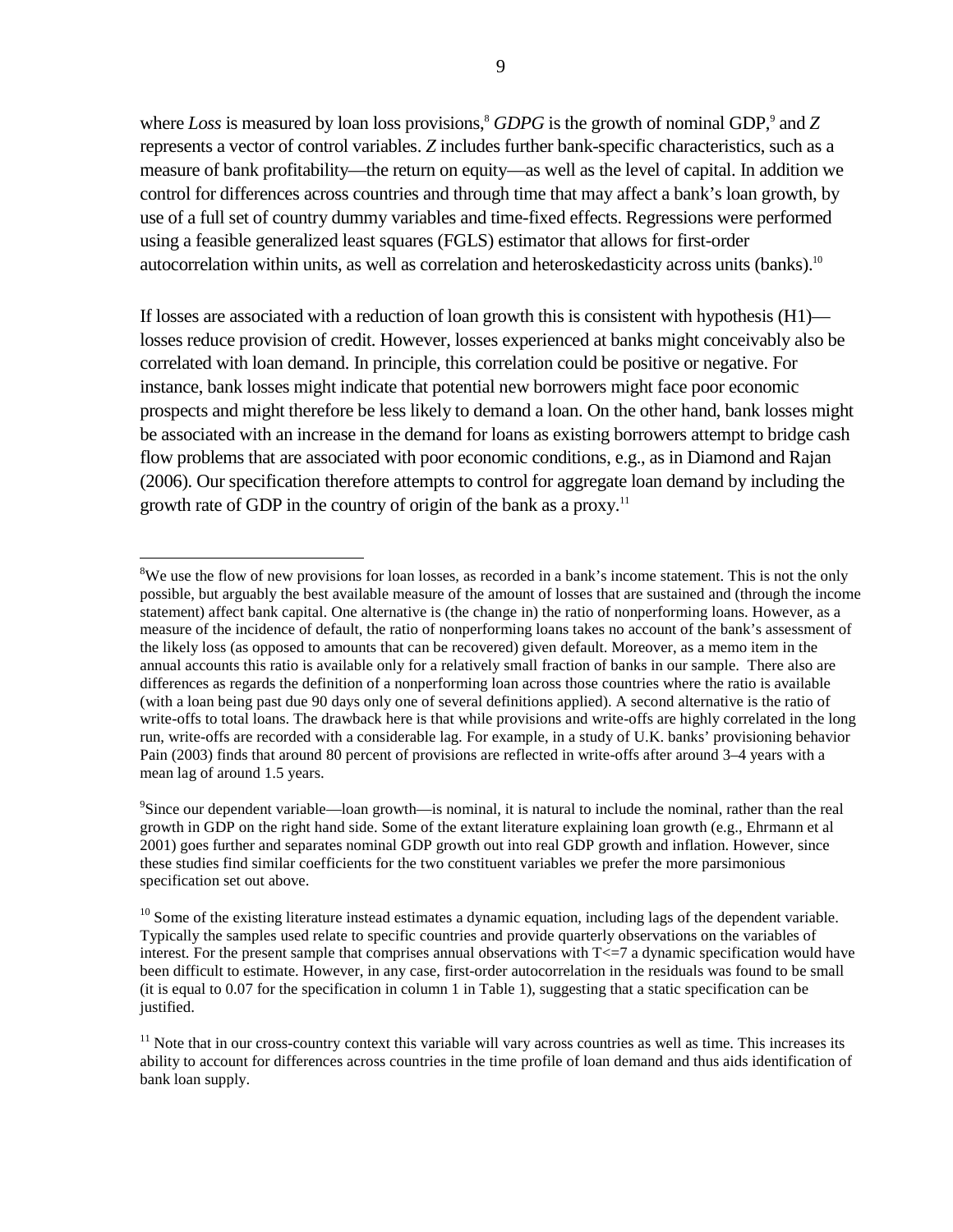More importantly, as set out above, we follow Peek and Rosengren (1995) and interact loan losses with the lagged value of the bank's level of capital. While the lagged level of capital might conceivably again be correlated with loan demand, e.g., Bernanke and Lown (1991), we argue that loan demand should not be correlated with the *interaction* between losses and initial levels of capital. On the other hand, theory predicts that loan *supply* should depend on the interaction between losses and initial capital, as set out as hypothesis (H2) above. In particular, the models by Chiesa (2001) and Brunnermeier and Pedersen (2007) imply that the marginal impact of losses on loan supply should be stronger if initial capital is thin and weaker if initial capital is ample.

Finally, in a number of exercises that are related to our hypotheses H3 (the effect of monetary policy) and H4 (the effect of financial conditions more broadly), we further examine how the strength of the interaction (between losses and capital) might in turn depend on monetary and financial conditions banks face, by introducing further interaction terms into the basic specification (1).

The sample used in the empirical analysis contains data on more than 600 listed banks from 32 countries<sup>12</sup> from 1993 to 2000.<sup>13</sup> In principle, a cross-country sample of banks is open to the criticism that banking systems in different countries may be different in terms of institutional characteristics. For example, German "savings banks" and Italian "cooperatives" may be very different from large U.S. commercial banks. To minimize such differences across banks from different countries that may be hard to control for we restricted attention to listed banks. The downside of this approach is that, as a result, access to capital markets is likely to be similar across the banks in our sample and therefore cannot be used as an additional test.<sup>14</sup> On the other hand, our sampling technique ensures a reasonable degree of homogeneity across banks<sup>15</sup> and allows for a cleaner comparison of banks across both countries and time. Table 1 below shows summary statistics of the variables in our basic model specification for the banks in our sample.

<sup>&</sup>lt;sup>12</sup> The countries in the data set are Argentina, Australia, Austria, Belgium, Brazil, Canada, Chile, Finland, France, Germany, Greece, Hong Kong, Indonesia, Ireland, Israel, Italy, Japan, Korea Republic, Malaysia, the Netherlands, Norway, Poland, Portugal, Singapore, Spain, Sweden, Switzerland, Thailand, Turkey, the United Kingdom, and the United States.

<sup>&</sup>lt;sup>13</sup> Because loan growth is the dependent variable, only seven years (between 1994 and 2000) are used in the regressions.

 $<sup>14</sup>$  For example, we found that, as the banks in our sample are typically large, listed entities, the banks' response to</sup> loan losses was unaffected by the bank's size.

<sup>&</sup>lt;sup>15</sup> It also means that our results are valid for the universe of large listed banks and should not be read to generalize to smaller banks and savings institutions. In fact, however, if anything we would expect our results to be even stronger for those banks that have less easy access to capital markets.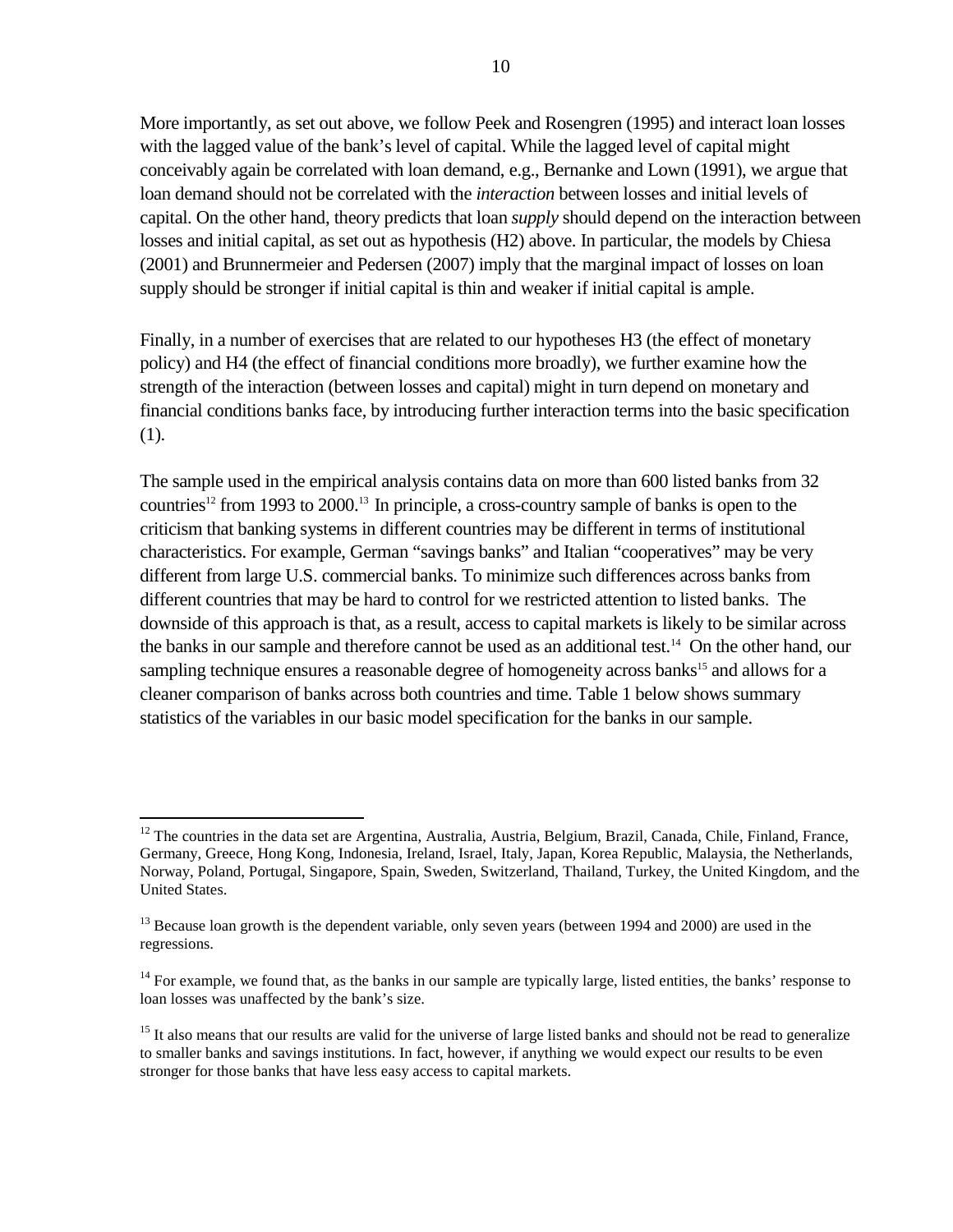|             | Mean  | Std. Dev. | Min      | Max   | Obs. | No. of<br>banks |
|-------------|-------|-----------|----------|-------|------|-----------------|
| Loan growth | 0.095 | 0.189     | $-0.583$ | 0.962 | 4213 | 735             |
| RoE         | 0.108 | 0.116     | $-0.798$ | 0.554 | 4811 | 736             |
| Provisions  | 0.009 | 0.014     | $-0.004$ | 0.132 | 4444 | 676             |
| Capital     | 0.098 | 0.131     | 0.013    | 1.929 | 4913 | 718             |
| GDP growth  | 0.031 | 0.023     | $-0.069$ | 0.095 | 4913 | 718             |
|             |       |           |          |       |      |                 |

**Table 1. Summary Statistics** 

Source: Authors' calculations; see Table 12 for definition of variables and data sources.

All variable definition and data-sources are provided in Table 12 (in the appendix). It is worth pointing out here that capital is defined as the ratio of total equity capital to noncapital liabilities. We think of this as measuring the buffer of capital available to absorb losses.<sup>16</sup>

Our sample comprises a number of banking crises over the sample period. It is therefore possible to distinguish between the effects of bank losses on credit provision for crises countries and for noncrisis countries. In particular, according to Caprio and Klingebiel (2003) crises countries are Argentina (1995), Brazil (1994-1999), Indonesia (1994 and 1997-), Japan (1991-), Korea (1997-), Malaysia (1997-), Thailand (1997), Poland (1990s) and Turkey (1994). Table 2 shows the average provisions by country and by year. While for the whole sample the provisions ratio is just under 1 per cent, Table 2 documents that there are a number of episodes where average provisions rise substantially above that number (as high as 8.5 per cent in Thailand in 1999). Moreover, note that most of the country-years with average provisions above the  $75<sup>th</sup>$  percentile are associated with banking crises, according to the account of Caprio and Klingebiel (2003). This can be taken to validate the underlying assumption that provisions are correlated positively with actual losses sustained by banks.<sup>17</sup>

<sup>&</sup>lt;sup>16</sup> Since all banks in the sample are subject to Basel 1 capital requirements the capital ratio may also proxy for the buffer of capital banks have over and above the Basel 1 requirement. But this is approximate for two reasons. First, requirements under Basel 1 are defined in terms of risk-weighted assets, rather than noncapital liabilities. Second, some countries in our sample require larger ratios than the 8 percent that is mandated under Basel 1. Since data on these aspects are not publicly available we are unable to investigate this issue further.

<sup>&</sup>lt;sup>17</sup> For our purposes this correlation need not be perfect. One reason why it might not be is that banks may not always have an incentive to recognize losses in their accounts. On the other hand, if losses are not recognized, such losses are less likely to affect banks' behavior, see e.g., Giannetti (2007). A case in point is Japan, where through the 1990s banks may not have fully accounted for losses made. At the same time, it has been shown that during this period Japanese banks were engaged in a process of 'evergreening' of loans, Peek and Rosengren (2005). Thus, if banks do not recognize their losses, loan growth may not be reduced.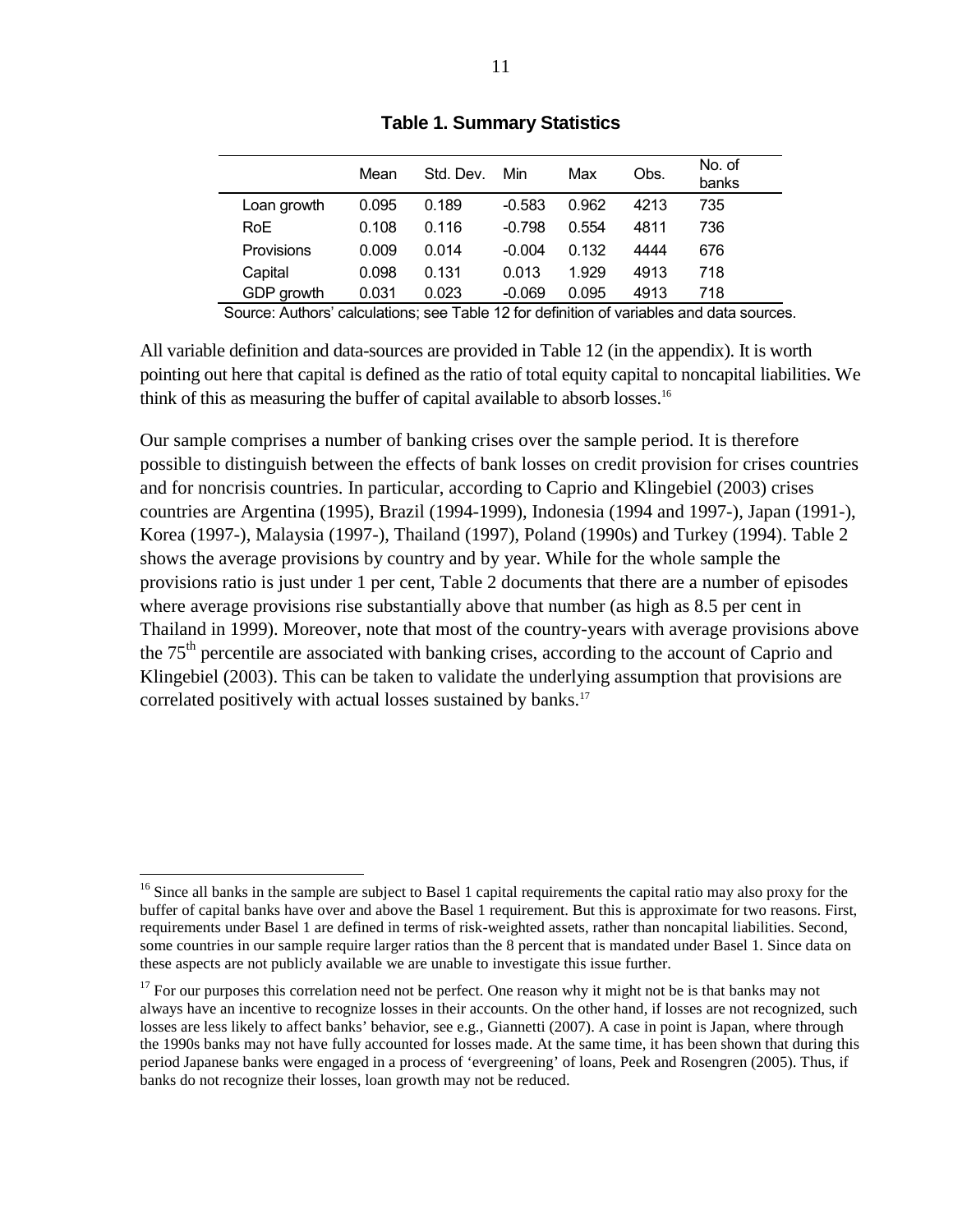|                |                |           |                | <b>Table 2. Average of Provision Ratio</b> |               |        |          |           |        |           |             |           |           |         |                   |            |
|----------------|----------------|-----------|----------------|--------------------------------------------|---------------|--------|----------|-----------|--------|-----------|-------------|-----------|-----------|---------|-------------------|------------|
| Year           | Argentina      | Australia | Austria        | Bel gium                                   | <b>Brazil</b> | Canada | Chile    | Finland   | France | Germany   | Greece      | Hong Kong | Indonesia | Ireland | Israel            | Italy      |
| 1993           | 0.018          | 0.007     |                |                                            | 0.008         | 0.005  | 0.001    | 0.021     | 0.014  |           | 0.011       | 0.003     | 0.009     | 0.008   | 0.006             | 0.018      |
| 1994           | 0.0194         | 0.0036    |                |                                            | 0.0195        | 0.0069 | 0.0049   | 0.0175    | 0.0141 | 0.0067    | 0.0123      | 0.0050    | 0.0110    | 0.0034  | 0.0035            | 0.0128     |
| 1995           | 0.0313         | 0.0022    |                |                                            | 0.0654        | 0.0048 | 0.0028   | 0.0150    | 0.0123 | 0.0051    | 0.0078      | 0.0053    | 0.0078    | 0.0027  | 0.0052            | 0.0127     |
| 1996           | 0.0315         | 0.0015    | 0.0080         |                                            | 0.0612        | 0.0038 | 0.0053   | 0.0058    | 0.0103 | 0.0047    | 0.0100      | 0.0049    | 0.0071    | 0.0023  | 0.0047            | 0.0117     |
| 1997           | 0.0210         | 0.0017    | 0.0107         | 0.0024                                     | 0.0449        | 0.0036 | 0.0072   | 0.0016    | 0.0154 | 0.0057    | 0.0113      | 0.0082    | 0.0251    | 0.0016  | 0.0050            | 0.0092     |
| 1998           | 0.0241         | 0.0034    | 0.0059         | 0.0001                                     | 0.0463        | 0.0035 | 0.0146   | $-0.0004$ | 0.0076 | 0.0048    | 0.0131      | 0.0244    | 0.0500    | 0.0018  | 0.0051            | 0.0082     |
| 1999           | 0.0293         | 0.0031    | 0.0074         | 0.0036                                     | 0.0437        | 0.0039 | 0.0188   | 0.0003    | 0.0098 | 0.0051    | 0.0120      | 0.0267    | 0.0520    | 0.0013  | 0.0036            | 0.0070     |
| 2000           | 0.0268         | 0.0017    |                | 0.0024                                     | 0.0365        | 0.0044 | 0.0110   | 0.0003    | 0.0068 | 0.0041    | 0.0095      | 0.0144    | 0.0127    | 0.0028  | 0.0040            | 0.0064     |
| Total          | 0.0261         | 0.0029    | 0.0080         | 0.0021                                     | 0.0431        | 0.0044 | 0.0100   | 0.0065    | 0.0114 | 0.0050    | 0.0111      | 0.0115    | 0.0177    | 0.0027  | 0.0046            | 0.0103     |
| Obs            | 40             | 85        | $\overline{4}$ | 12                                         | 94            | 58     | 54       | 19        | 147    | 35        | 42          | 92        | 82        | 31      | 87                | 276        |
| No of<br>banks | $\overline{7}$ | 11        |                | 3                                          | 20            | 8      | 9        | 3         | 22     | q         | 9           | 12        | 14        | 5       | 12                | 42         |
|                |                |           |                |                                            |               |        |          |           |        |           |             |           |           |         |                   |            |
| Year           | Japan          | Korea     | Malaysia       | Netherlands                                | Norway        | Poland | Portugal | Singapore | Spain  | Sweden    | Switzerland | Taiwan    | Thai land | Turkey  | United<br>Kingdom | <b>USA</b> |
| 1993           | 0.0031         | 0.0069    | 0.0091         | 0.0053                                     | 0.0104        | 0.0252 | 0.0183   | 0.0031    | 0.0237 | 0.0212    | 0.0044      | 0.0044    | 0.0049    | 0.0047  | 0.0127            | 0.0059     |
| 1994           | 0.0039         | 0.0102    | 0.0105         | 0.0057                                     | 0.0037        | 0.0389 | 0.0146   | 0.0035    | 0.0121 | 0.0122    | 0.0099      | 0.0046    | 0.0053    | 0.0269  | 0.0072            | 0.0034     |
| 1995           | 0.0097         | 0.0085    | 0.0068         | 0.0051                                     | 0.0020        | 0.0210 | 0.0130   | 0.0023    | 0.0100 | 0.0076    | 0.0035      | 0.0035    | 0.0040    | 0.0408  | 0.0052            | 0.0039     |
| 1996           | 0.0073         | 0.0061    | 0.0071         | 0.0044                                     | 0.0015        | 0.0176 | 0.0120   | 0.0036    | 0.0061 | 0.0033    | 0.0063      | 0.0045    | 0.0042    | 0.0119  | 0.0051            | 0.0041     |
| 1997           | 0.0123         | 0.0128    | 0.0160         | 0.0026                                     | 0.0014        | 0.0065 | 0.0220   | 0.0137    | 0.0036 | 0.0019    | 0.0052      | 0.0069    | 0.0308    | 0.0074  | 0.0054            | 0.0044     |
| 1998           | 0.0156         | 0.0467    | 0.0509         | 0.0034                                     | 0.0029        | 0.0151 | 0.0098   | 0.0241    | 0.0033 | 0.0019    | 0.0054      | 0.0124    | 0.0719    | 0.0176  | 0.0054            | 0.0051     |
| 1999           | 0.0091         | 0.0457    | 0.0204         | 0.0020                                     | 0.0029        | 0.0114 | 0.0116   | 0.0164    | 0.0031 | $-0.0001$ | 0.0047      | 0.0117    | 0.0855    | 0.0226  | 0.0052            | 0.0049     |
| 2000           | 0.0092         | 0.0534    | 0.0135         | 0.0015                                     | 0.0029        | 0.0213 | 0.0101   | 0.0037    | 0.0053 | 0.0008    | 0.0054      | 0.0152    | 0.0262    | 0.0252  | 0.0043            | 0.0049     |
| Total          | 0.0090         | 0.0307    | 0.0191         | 0.0036                                     | 0.0032        | 0.0183 | 0.0139   | 0.0112    | 0.0082 | 0.0059    | 0.0053      | 0.0084    | 0.0334    | 0.0193  | 0.0061            | 0.0046     |
| Obs<br>No of   | 690            | 61        | 47             | 32                                         | 98            | 70     | 51       | 30        | 146    | 38        | 63          | 189       | 57        | 61      | 181               | 1472       |



less than median

between median and 75th percentile

greater than 75th percentile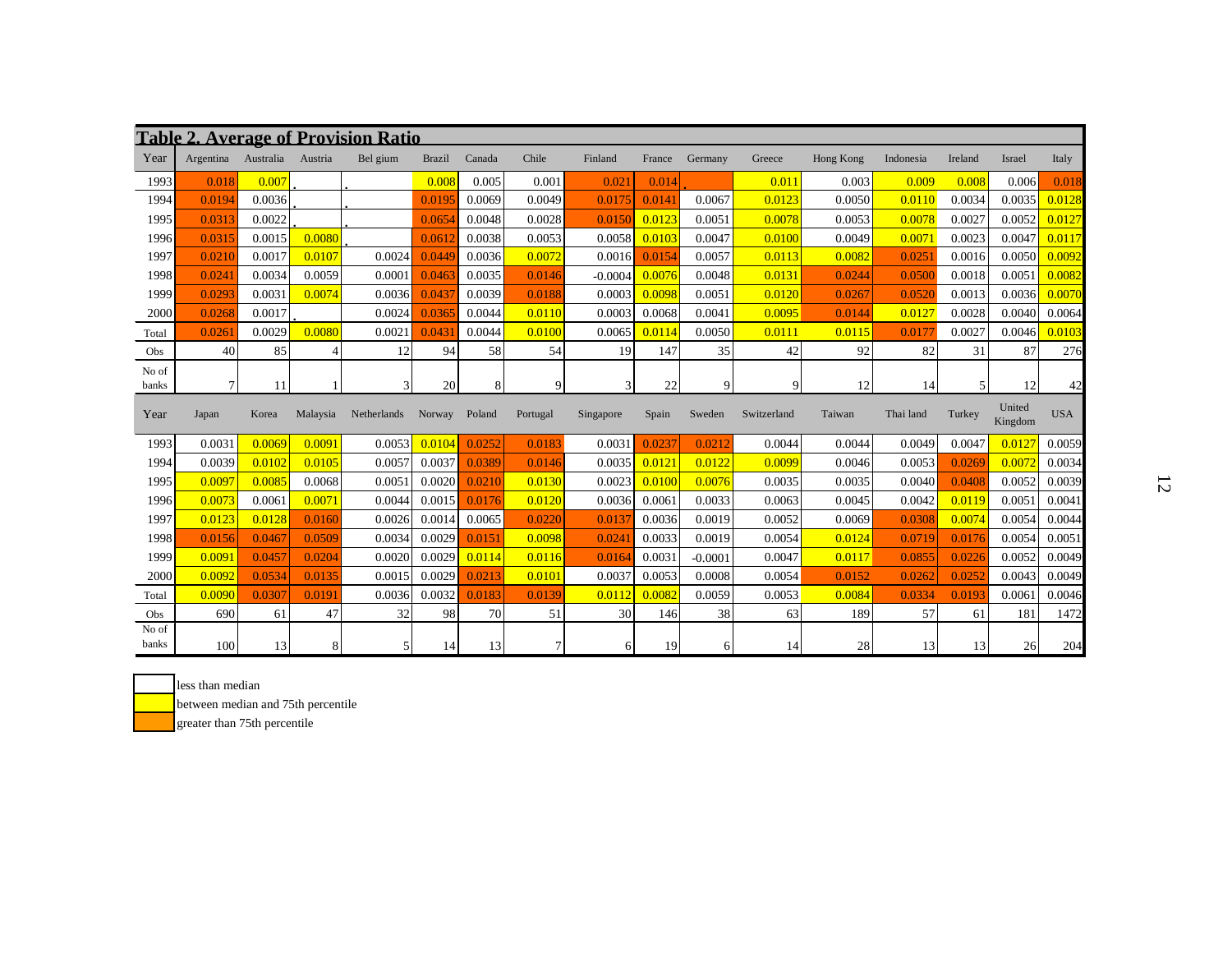## **IV. BENCHMARK RESULTS**

This section presents the basic results on our first two hypotheses (H1 and H2). Table 3, (columns 1 and 2) contains the results on each.

| Dependent variable:<br>Loan growth                                         | (1)                                           | (2)                                                            |
|----------------------------------------------------------------------------|-----------------------------------------------|----------------------------------------------------------------|
| <b>RoE</b><br>Capital<br>Provisions<br>GDP<br>Lagged<br>Capital*Provisions | $0.25***$<br>0.005<br>$-1.84***$<br>$0.43***$ | $0.23***$<br>$-0.09**$<br>$-2.85***$<br>$0.43***$<br>$6.23***$ |
| Year dummies<br>Country dummies                                            | Yes<br>Yes                                    | Yes<br>Yes                                                     |
| No. of obs.<br>Goodness of fit 1/                                          | 3460<br>0.25                                  | 3453<br>0.25                                                   |

## **Table 3. Benchmark Equation—Determinants of Loan Growth**

\*\*\* denotes statistical significance at the one percent level, \*\* at the five percent level and \* at the ten percent level.

Source: Authors' calculations; see Table 12 for definition of variables and data sources.

1/The goodness of fit is calculated as the square of the correlation coefficient between the actual and the fitted value of the loan growth.

First, for any given level of economic growth, banks with higher loan loss provisions tend to extend less credit.<sup>18</sup> In economic terms, a 1 percentage point increase in a bank's loan loss provision ratio is found to reduce its loan growth by 1.84 percentage points. To put this in perspective, note that average loan growth is just under 10 per cent and that, as documented in Table 1, an increase in provisions of 1 percentage point is relatively common—amounting to less than one standard deviation. Overall, the evidence is consistent with hypothesis (H1): negative shocks to capital appear to be associated with a decrease in loan origination. Banks that are weakened by losses extend less credit than stronger ones.

To test hypothesis (H2), an interaction term between a bank's loan loss provision ratio and its lagged capital ratio is added to the specification in column (2). The positive coefficient

1

 $18$  This result is consistent with the results obtained by Peek and Rosengren (1995): the authors found a positive and significant impact of changes in capital (represented in our specification by banks' RoE and loan loss provisions) on bank liabilities.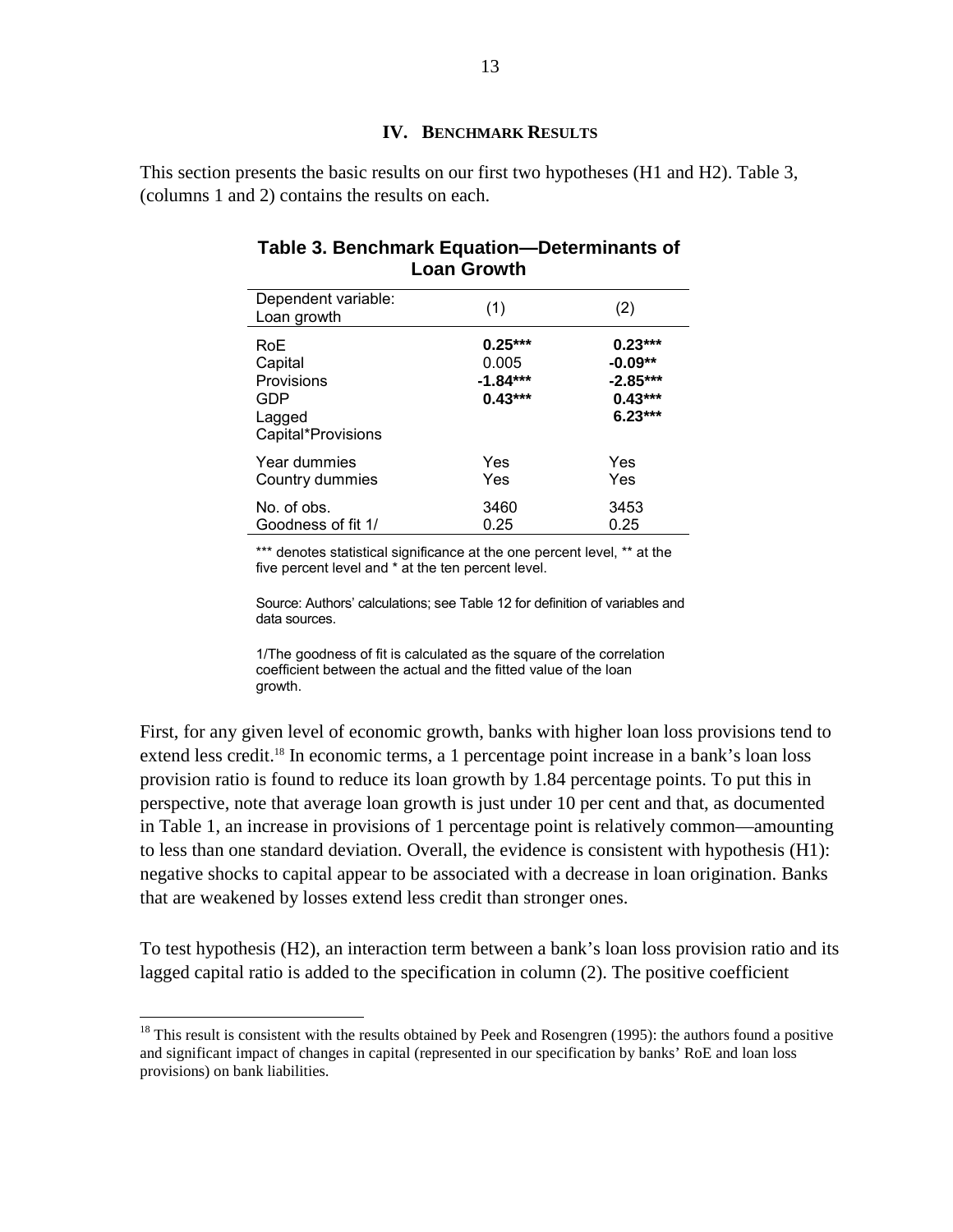implies that the impact of loan losses on loan growth is reduced for banks whose initial capital buffers are high and more pronounced for banks which are poorly capitalized. This evidence is consistent with hypothesis (H2) and in line with the main finding in Peek and Rosengren (1995). To assess the economic significance of this effect, note that the mean capital ratio is close to 10 per cent, while its standard deviation is 13 percent. Thus an increase of the capital ratio by one standard deviation about its mean reduces the negative effect of provisions on loan growth by  $0.81$  (=6.32 $*0.13$ ) percentage points.

As regards the controls, we find that more profitable banks tend to extend more credit, while on balance, a bank's *level* of capital does not appear to exercise a strong influence on its loan growth.19 Finally, note that Table 3 documents a positive and significant correlation between a bank's loan growth and the nominal GDP growth, which proxies for domestic demand effects. This effect is also economically relevant: in specification (1), a 1 percentage point decrease in GDP growth causes a fall in loan growth by around 0.43 percentage points.

In sum, we find evidence in favor of the two basic hypotheses. Controlling for general economic conditions, when banks are weakened by loan losses, banks extend less credit, in line with hypothesis H1. Moreover, the size of the reduction depends on banks' initial balance sheet strength. The reduction in lending is weaker for banks with ample capital buffers and stronger for banks that start out with smaller capital buffers, in line with hypothesis H2.

## **V. THE EFFECT OF MONETARY POLICY**

How is banks' response to loan losses affected by monetary policy? We examine this issue by analyzing changes in the short term interest rate prevailing in the country of origin of a bank. Specifically we define monetary policy to be tightening if short term rates have gone up over the course of the year, loosening if interest rates have come down over the course of the year, and neutral if interest rates have not moved over the year. Accordingly, we define three dummy variables:  $\Delta r^+$ ,  $\Delta r^-$  and  $\Delta r^0$ . Use of a set of dummy variables is motivated by a concern that in a cross-country context both levels and changes in interest rates could be quite diverse in magnitude. Moreover, note that we identify the effect of the monetary policy stance through changes in tightness, rather than through its level, akin to a fixed effects approach.

The analysis then proceeds in four steps. We first check whether the monetary policy indicators as defined here affect loan growth in plausible ways. We then examine whether they modify the effect of loan losses on loan growth. That is, we interact the monetary policy indicators with our loan loss variable. In the third step, we interact the monetary policy

 $19$  Again, this finding is consistent with Peek and Rosengren (1995), who found a positive but insignificant relationship between capital ratio and total liabilities.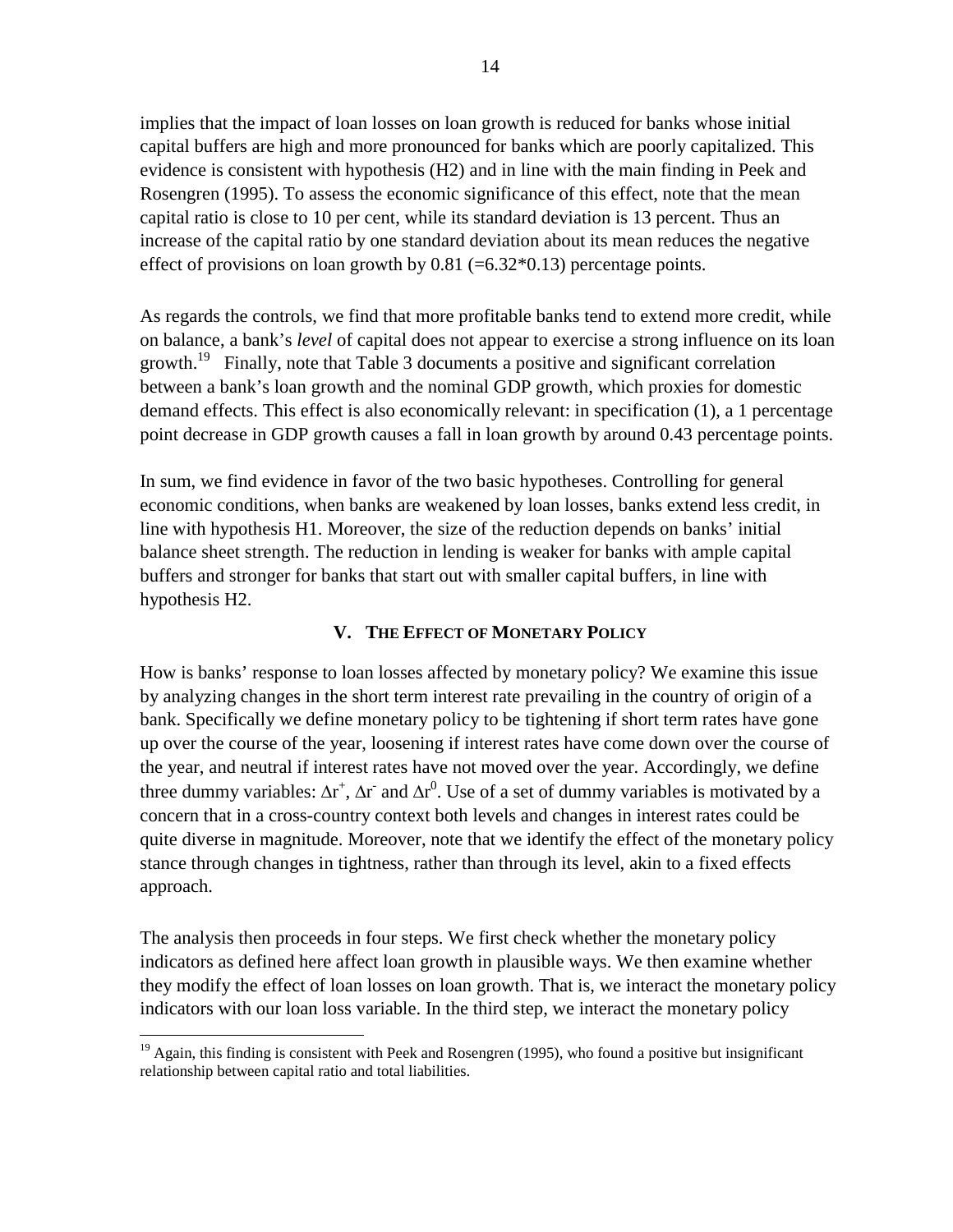indicators with the level of capital, to see whether it determines the effect of monetary policy on loan growth. In the fourth and final step we introduce a three-way interaction between the monetary policy indicator, loan losses and lagged capital.

| Dependent variable:<br>Loan growth                                | (1)                                                         | (2)                                           | (3)                                           | (4)                                                       | (5)                                           | (6)                                           |
|-------------------------------------------------------------------|-------------------------------------------------------------|-----------------------------------------------|-----------------------------------------------|-----------------------------------------------------------|-----------------------------------------------|-----------------------------------------------|
| <b>RoE</b><br>Capital<br>Provisions<br><b>GDP</b><br>$\Delta r^*$ | $0.25***$<br>0.006<br>$-1.87***$<br>$0.45***$<br>$-0.02***$ | $0.25***$<br>0.006<br>$-1.89***$<br>$0.45***$ | $0.25***$<br>0.005<br>$-1.85***$<br>$0.45***$ | $0.25***$<br>0.006<br>$-1.36***$<br>$0.42***$<br>$-0.005$ | $0.24***$<br>0.009<br>$-3.15***$<br>$0.43***$ | $0.25***$<br>0.004<br>$-1.91***$<br>$0.46***$ |
| $\Delta r$                                                        |                                                             | $0.02***$                                     |                                               |                                                           | 0.01                                          |                                               |
| $\Delta r^0$                                                      |                                                             |                                               | $-0.03$                                       |                                                           |                                               | $-0.04*$                                      |
| Provisions* $\Delta r^*$                                          |                                                             |                                               |                                               | $-2.32***$                                                |                                               |                                               |
| Provisions* $\Delta r$                                            |                                                             |                                               |                                               |                                                           | $1.74***$                                     |                                               |
| Provisions* $\Delta r^0$                                          |                                                             |                                               |                                               |                                                           |                                               | 0.94                                          |
| Year dummies<br>Country dummies                                   | Yes<br>Yes                                                  | Yes<br>Yes                                    | Yes<br>Yes                                    | Yes<br>Yes                                                | Yes<br>Yes                                    | Yes<br>Yes                                    |
| No. of obs.<br>Goodness of fit                                    | 3436<br>0.25                                                | 3436<br>0.25                                  | 3436<br>0.25                                  | 3436<br>0.26                                              | 3436<br>0.26                                  | 3436<br>0.26                                  |

**Table 4. The Effect of Losses and Monetary Policy—Interactions** 

\*\*\* denotes statistical significance at the one percent level, \*\* at the five percent level and \* at the ten percent level. Source: Authors' calculations; see Table 12 for definition of variables and data sources.

Table 4 shows the result of the first two exercises. First we find that tightening monetary policy, as defined, is associated with a reduction in loan growth, Table 4, column 1, whereas loosening monetary policy is associated with an increase in loan growth, Table 4, column 2. Neutral monetary policy does not appear to have an effect on credit growth, Table 4, column 3. These findings are as one might expect. As regards the size of the effects<sup>20</sup> they are consistent with prior evidence, e.g., Kashyap and Stein (2000). Moreover, the effects of tightening and loosening policy are of similar magnitude. For the benchmark equation, shown in Table 4, as well as for the subsequent exercises, we checked whether the two effects were statistically different from each other in absolute terms, but did not find strong evidence for asymmetry in the effects, again in line with most of the previous literature. Note also that these results may relate equally to an effect of monetary policy on loan demand and to an effect on loan supply. To investigate the effect on loan supply we must examine

1

 $^{20}$  The mean increase in rates, conditional on rates increasing is 0.67, i.e., 67 basis points over the year. The mean decrease in rates, conditional on rates decreasing, is of similar magnitude, at -.76, or -76 basis points over the year. This means that an increase in rates by 100 basis points over a year would reduce loan growth by close to 3 percentage points  $(0.02/0.67=03)$ , with the effect of monetary easing of similar magnitude.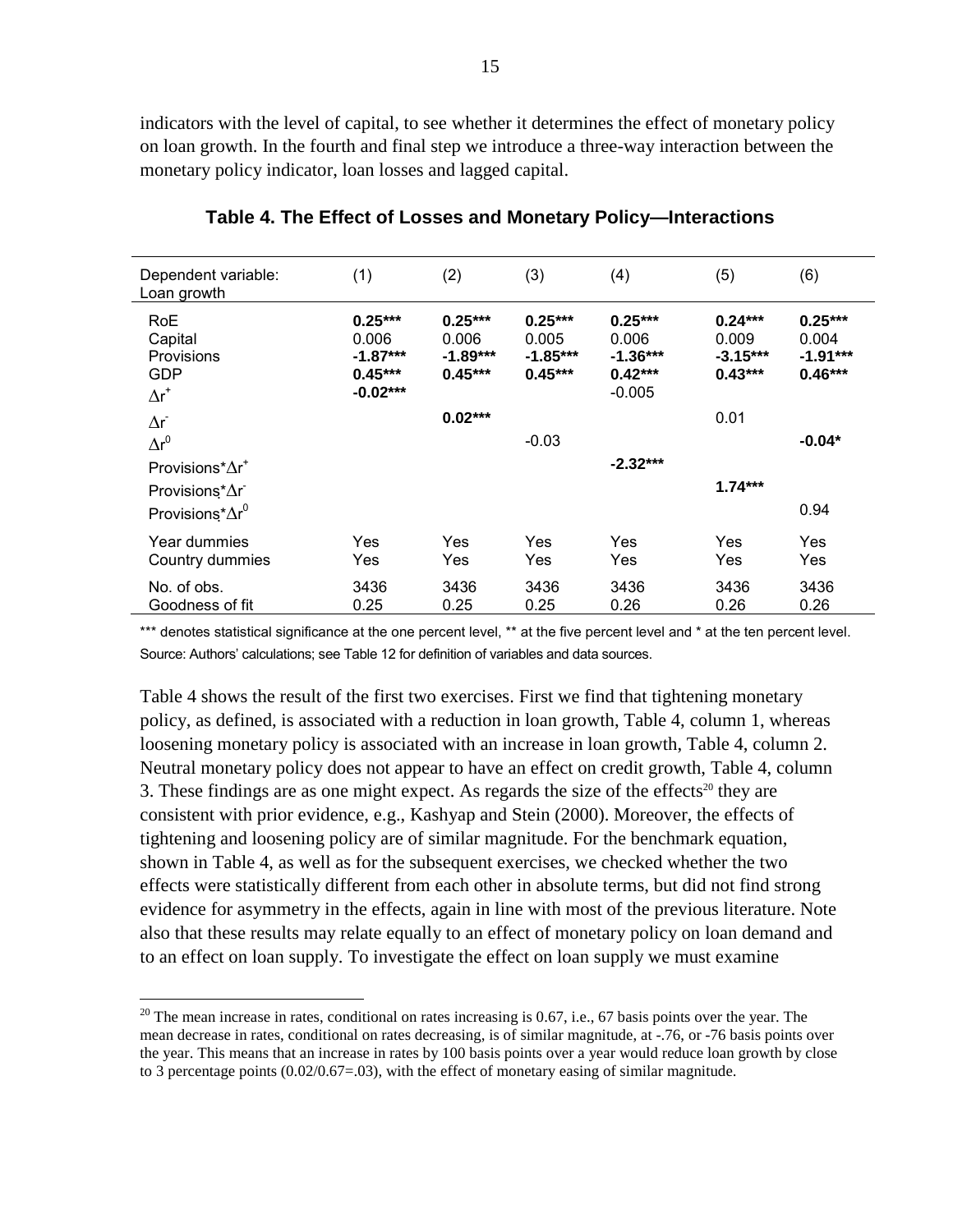interactions with bank-level characteristics, and be able to argue that either the bank-level characteristic in question, or the interaction of that variable with monetary policy is independent of loan demand.

We start by interacting the monetary policy stance with provisions, as our main bank-level measure of *changes* in balance sheet strength. The key finding is that weakening balance sheets lead to a stronger reduction in credit growth when monetary policy is tight than when it is loose. In particular, adding the coefficient on the dummy variable to the coefficient on provisions in specifications (4) and (5), respectively, we find that a 1 percentage point increase in provisions leads to a reduction in loan growth of 1.41 percentage points when monetary policy is loosening, but to a reduction of 3.68 percentage points when monetary policy is tightening. This suggests that tightening monetary policy exacerbates the effect of a weakening of bank balance sheets on bank loan supply, whereas easing monetary policy alleviates it.

| Dependent variable: Loan growth                                                              | (1)                                                           | (2)                                               | (3)                                         |
|----------------------------------------------------------------------------------------------|---------------------------------------------------------------|---------------------------------------------------|---------------------------------------------|
| RoE<br>Capital<br>Provisions<br>GDP<br>$\Delta r^*$                                          | $0.25***$<br>$-0.07$<br>$-1.83***$<br>$0.43***$<br>$-0.04***$ | $0.25***$<br>$0.11***$<br>$-1.86***$<br>$0.46***$ | $0.25***$<br>0.001<br>-1.86***<br>$0.46***$ |
| $\Delta r$<br>$\Delta r^0$<br>Capital* $\Delta r^*$<br>Capital*Ar<br>Capital*Ar <sup>0</sup> | $0.19***$                                                     | $0.04***$<br>$-0.19***$                           | $-0.04$<br>0.07                             |
| Year dummies<br>Country dummies                                                              | Yes<br>Yes                                                    | Yes<br>Yes                                        | Yes<br>Yes                                  |
| No. of obs.<br>Goodness of fit                                                               | 3436<br>0.25                                                  | 3436<br>0.26                                      | 3436<br>0.25                                |

**Table 5. The Effect of Capital and Monetary Policy—Interactions** 

\*\*\* denotes statistical significance at the 1 percent level; \*\* at the 5 percent level; and \* at the 10 percent level.

Source: Authors' calculations; see Table 12 for definition of variables and data sources.

The analysis so far has shown how the effect of *shocks* to capital on loan growth may be affected by the monetary policy stance. We next investigate how in turn the effect of monetary policy changes on credit supply might be affected by the *level* of capital that banks hold. Table 5 shows the results. Specifications (1)-(3) document that bank capital cushions against the effect of both monetary tightening and monetary easing. Conversely, for banks that are more weakly capitalized monetary policy has a stronger effect on loan growth. In economic terms a one standard deviation (13 percent) increase in a bank's level of capital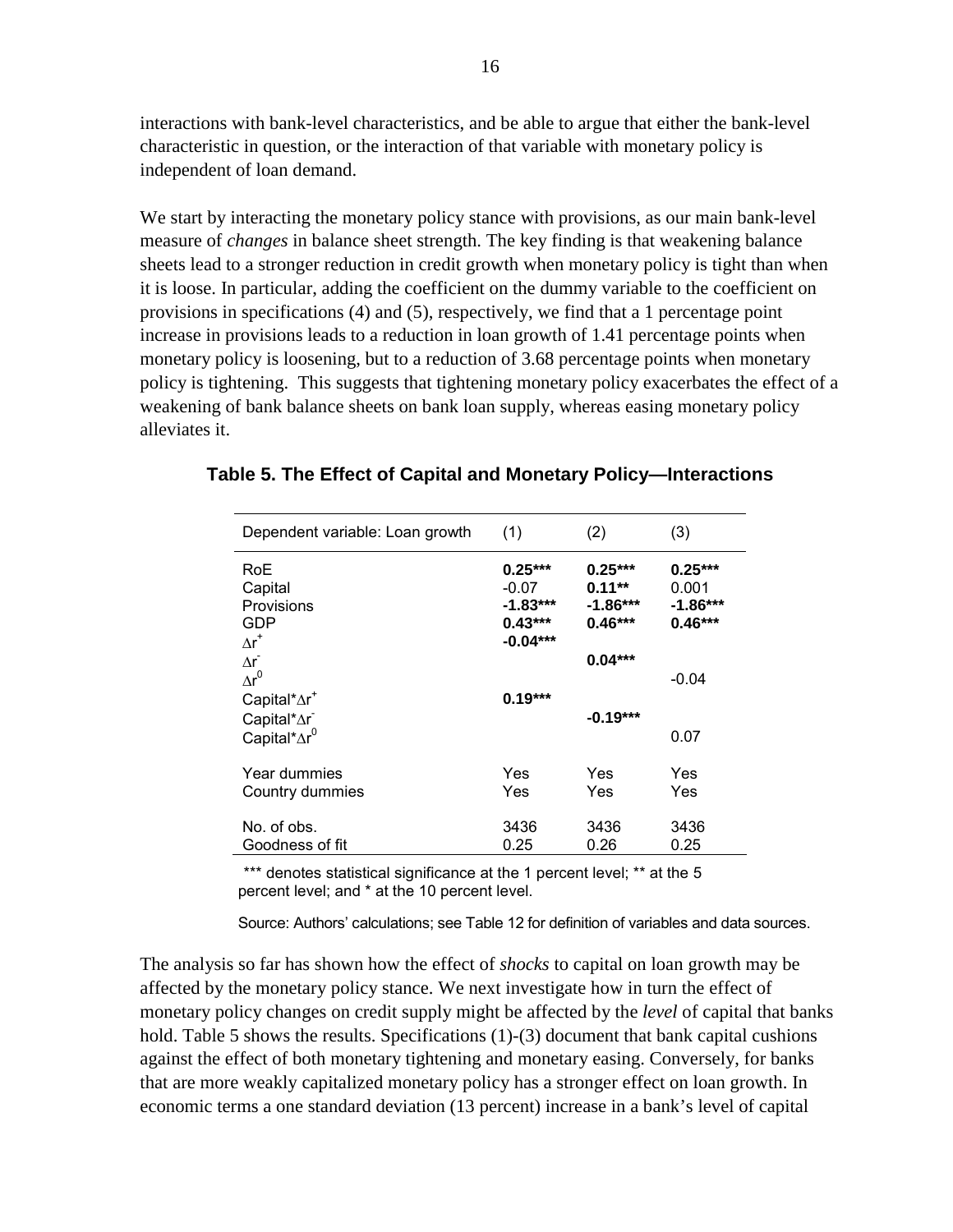roughly halves the effect of monetary policy on loan growth, either way  $(0.19*0.13=0.025)$ . This result is plausible and in line with prior evidence in the literature on the so-called "bank capital channel" of monetary policy, see e.g., Gambacorta and Mistrulli (2004). It suggests that all else equal, monetary policy may be more powerful (either way) when the banking system is weak than when it is strong.

The final step in our analysis is to examine how the effect of shocks to capital on credit growth might depend both on the initial level of capital and the monetary policy stance. To investigate this, we include a three-way interaction term between initial capital, provisions and monetary policy. This is introduced in Table 6 in addition to the two-way interaction terms considered thus far and draws together the analysis in this section.

| Dependent variable:                                                                                  | (1)                                                          | (2)                                                            | (3)                                                            | (4)                                                            | (5)                                                          | (6)                                                         |
|------------------------------------------------------------------------------------------------------|--------------------------------------------------------------|----------------------------------------------------------------|----------------------------------------------------------------|----------------------------------------------------------------|--------------------------------------------------------------|-------------------------------------------------------------|
| Loan growth                                                                                          |                                                              |                                                                |                                                                |                                                                |                                                              |                                                             |
| RoE<br>Capital<br><b>Provisions</b><br>GDP<br>Lagged Capital*Provisions                              | $0.22***$<br>$-0.09**$<br>$-2.85***$<br>$0.45***$<br>5.99*** | $0.23***$<br>$-0.09**$<br>$-2.87***$<br>$0.45***$<br>$6.03***$ | $0.23***$<br>$-0.08**$<br>$-2.30***$<br>$0.42***$<br>$5.57***$ | $0.22***$<br>$-0.08**$<br>$-3.93***$<br>$0.43***$<br>$5.61***$ | $0.23***$<br>$-0.15**$<br>$-2.00***$<br>$0.41***$<br>4.08*** | $0.22***$<br>$-0.02$<br>$-4.58***$<br>$0.43***$<br>10.49*** |
| $\Delta r^*$<br>$\Delta r$<br>Provisions <sup>*</sup> ∆r <sup>+</sup>                                | $-0.02***$                                                   | $0.02***$                                                      | $-0.006$<br>$-2.15***$                                         | $0.014*$                                                       | $-0.014$<br>$-3.49***$                                       | $0.02***$                                                   |
| Provisions*∆r <sup>-</sup><br>Capital* $\Delta r^*$                                                  |                                                              |                                                                |                                                                | $1.55***$                                                      | 0.12                                                         | $2.50***$                                                   |
| Capital*∆r <sup>-</sup><br>Lagged Capital*Provisions*∆r <sup>+</sup><br>Lagged Capital*Provisions*Ar |                                                              |                                                                |                                                                |                                                                | $9.47***$                                                    | $-0.13*$<br>$-6.31***$                                      |
| Year dummies<br>Country dummies                                                                      | Yes<br>Yes                                                   | Yes<br>Yes                                                     | Yes<br>Yes                                                     | Yes<br>Yes                                                     | <b>Yes</b><br>Yes                                            | <b>Yes</b><br><b>Yes</b>                                    |
| No. of obs.<br>Goodness of fit                                                                       | 3429<br>0.26                                                 | 3429<br>0.26                                                   | 3429<br>0.26                                                   | 3429<br>0.26                                                   | 3429<br>0.27                                                 | 3429<br>0.26                                                |

**Table 6. The Effect of Losses, Capital, and Monetary Policy—Interactions** 

\*\*\* denotes statistical significance at the 1 percent level; \*\* at the 5 percent level; and \* at the 10 percent level.

Source: Authors' calculations; see Table 12 for definition of variables and data sources.

Table 6 illustrates four key findings: first, as before, the effect of provisions on credit growth is increased when monetary policy is tightening and attenuated when monetary policy is loosening. Second, as before, the effect of provisions on loan growth is reduced when the initial level of capital is high. Third, again as before, high capital cushions against the effect of both tightening and loosening monetary policy. Fourth, the initial level of capital is more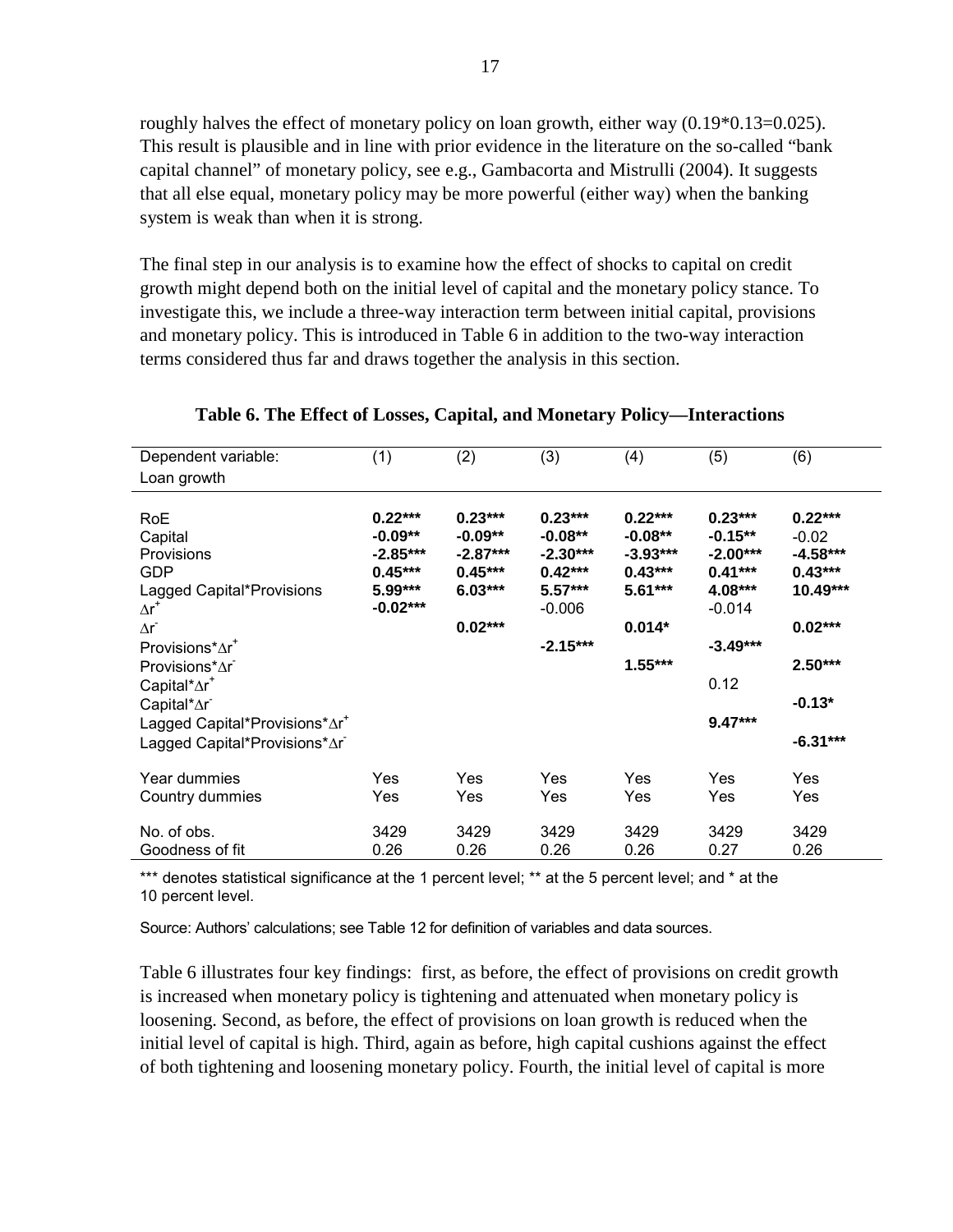important for cushioning the effect of provisions on credit supply when monetary policy is tightening and less important when monetary policy is easing.

This fourth finding is new and in line with hypothesis (H3). It implies that loose monetary policy and high initial capital are substitutes in cushioning the effect of credit losses on loan supply. In other words, to offset the effect of a given capital shock on credit supply, monetary policy needs to be looser when the initial capital is thin, but can stay tighter when initial capital is high. This is plausible and consistent with recent theoretical models of bank balance sheet strength, monetary policy and their joint effects on bank liquidity provision, such as Chiesa (2001).

These findings lend empirical support to the view that monetary policy has an effect on bank balance sheet constraints that is distinct from the potential effect of monetary policy on the demand for investment, as has been argued by Kishan and Opiela (2000) and Diamond and Rajan (2006), among others. But importantly, our results imply that both the size of any capital shock and the level of initial capital are important for the strength of the effect of monetary policy on loan supply. In particular, we find that in the face of credit losses, tight monetary policy leads to further reductions in credit supply in particular when initial capital is thin. As regards the extant empirical literature, these findings therefore close the gap between the literature on credit crunches, e.g., Peek and Rosengren (1995) and Cosimano, Chami and Barajas (2004), which examines the effect of shocks to capital on credit supply, but does not analyze monetary policy, and the literature on the bank capital channel, e.g., Kishan and Opiela (2000) and Ehrmann (2001) which analyses the interaction between monetary policy and the *level* of capital, but does not assess the importance of balance sheet shocks.

## **VI. FINANCIAL CONDITIONS: CRISIS VERSUS NONCRISIS COUNTRIES**

During banking crises, banks' financing conditions will tend to be tight. Indeed, during crises banks may see depositors run on deposits, but more generally, during crises it will be difficult for banks to finance new lending by use of other funding sources, such as uninsured deposits or capital. In line with hypothesis (H4) we would therefore expect to see credit crunch effects to be more pronounced in crisis times. Moreover, when financing conditions are tight, such as during crises, one might expect monetary policy shocks to develop greater force in their interaction with balance sheet stresses experienced by banking firms. Finally, there may be a question as to whether or not the results discussed thus far may to some extent be driven by the inclusion of crisis episodes and it is important to ascertain whether they hold outside of crises (and therefore are pervasive).

As set out above, our sample comprises banks from a number of countries that experienced a banking crisis during the 1990s. We use information obtained from Caprio and Klingebiel (2003) on crisis episodes in two ways. First, we split the data set into two subgroups according to whether banks are located in a country that experienced a systemic banking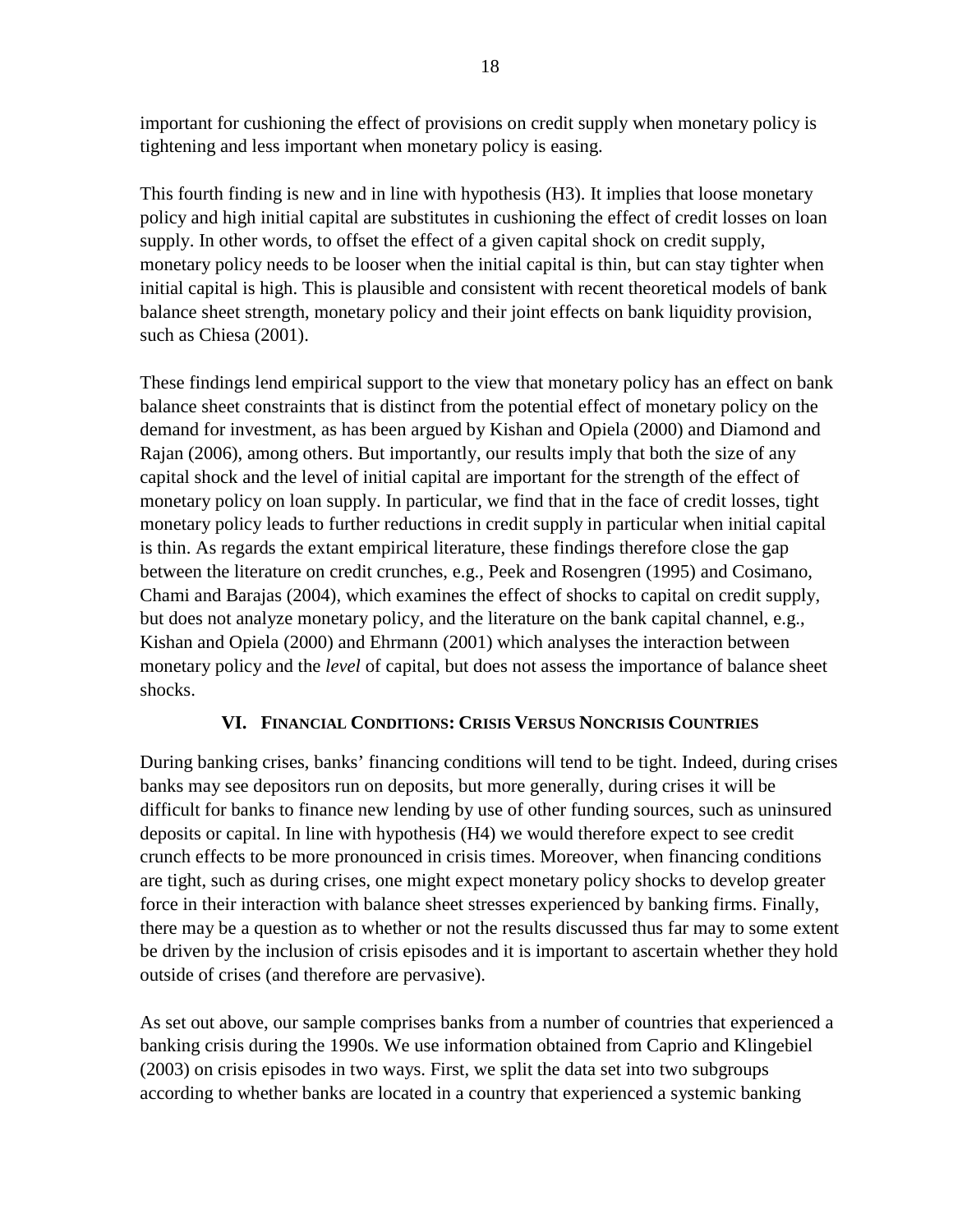crisis over the period covered by our sample<sup>21</sup> and run separate regressions for these two groups (crisis versus noncrisis countries). Second, we construct a dummy variable that takes account of the timing of the crisis, where again the information is gleaned from Caprio and Klingebiel. The advantage of this variable is that—in contrast to the basic split into crisis and noncrisis countries—it varies both across countries and across time. It can therefore be used in regressions on the full sample in addition to a complete set of country dummy variables that control for any (additional) country-fixed effects. We use this variable (banking crisis time) in all exercises that aim to assess whether any of the effects are significantly different across crisis and noncrisis episodes.

We start by assessing whether the basic credit crunch effects shown in Table 3 are different across the two subsamples. Table 7, column (1) reports the results for the basic specification for the "banking crisis" sub-sample and column (2) for the "no banking crisis" sub-sample.

| Dependent variable:                                         | (1)<br><b>Banking Crisis</b>                    | (2)<br>No Banking                            | (3)<br><b>Banking Crisis</b>                       | (4)<br>No Banking                              |
|-------------------------------------------------------------|-------------------------------------------------|----------------------------------------------|----------------------------------------------------|------------------------------------------------|
| Loan growth                                                 |                                                 | Crisis                                       |                                                    | Crisis                                         |
| <b>RoE</b><br>Capital<br>Provisions<br><b>GDP</b><br>Lagged | $0.21***$<br>$-0.13$<br>$-1.69***$<br>$0.53***$ | $0.27***$<br>0.03<br>$-2.44***$<br>$0.76***$ | $0.18***$<br>$-0.44***$<br>$-3.33***$<br>$0.51***$ | $0.25***$<br>$-0.06$<br>$-3.98***$<br>$0.8***$ |
| Capital*Provisions                                          |                                                 |                                              | $13.33***$                                         | $6.86**$                                       |
| Year dummies<br>Country dummies                             | Yes<br>Yes                                      | Yes<br>Yes                                   | Yes<br>Yes                                         | Yes<br>Yes                                     |
| No. of obs.<br>Goodness of fit                              | 1040<br>0.41                                    | 2420<br>0.15                                 | 1036<br>0.42                                       | 2417<br>0.15                                   |

**Table 7. Determinants of Loan Growth: Crisis Versus Noncrisis Countries** 

\*\*\* denotes statistical significance at the 1 percent level; \*\* at the 5 percent level; and \* at the 10 percent level.

Source: Authors' calculations; see Table 12 for definition of variables and data sources.

 $\overline{a}$ 

The results shown in columns (1) and (2) confirm the evidence that a bank's loan growth depends positively on nominal GDP growth and profitability and that banks with higher loan loss provisions extend less credit. In particular, they document that loan losses are associated with a reduction in loan growth both in and outside crises. We checked whether coefficients on loan loss provisions were significantly different, by interacting all coefficients with

<sup>&</sup>lt;sup>21</sup> According to Caprio and Klingebiel (2003) crises countries are Argentina (1995), Brazil (1994-1999), Indonesia (1994 and 1997-), Japan (1991-), Korea (1997-), Malaysia (1997-), Thailand (1997), Poland (1990s), Turkey (1994).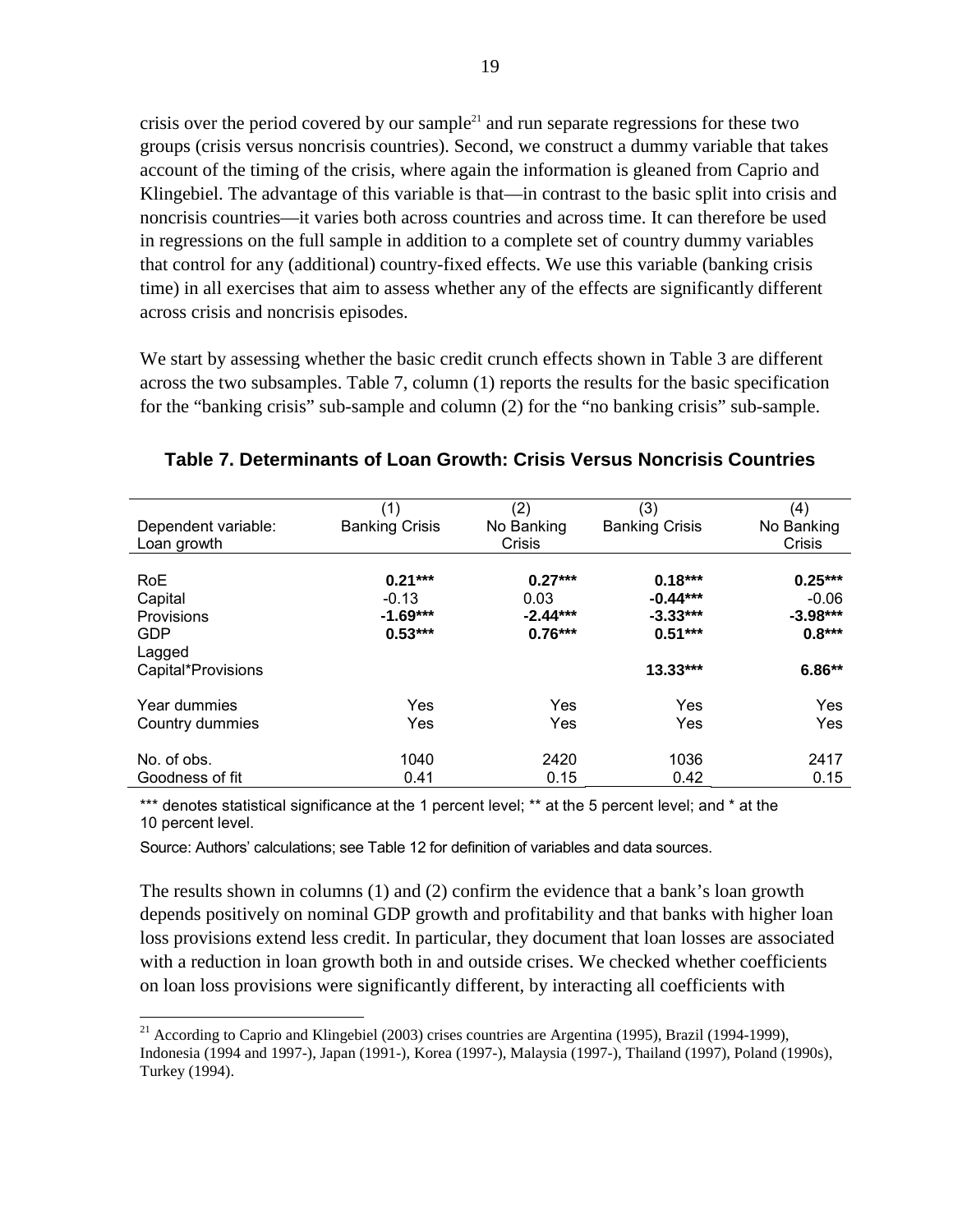banking crisis time. It turns out that the sensitivity of loan growth to loan loss provisions does not vary significantly between crisis and noncrisis episodes. In other words, the effect of losses on loan growth is pervasive. $22$ 

In specifications (3) and (4), we include the interaction between a bank's loan loss provision ratio and its (lagged) capital ratio. The coefficient is significant in both subsamples, consistent with the results on the whole sample, but is found to be larger for crisis countries. For this sub-sample, an increase in capital of one standard deviation about its mean results in a reduction of the effect of losses on loan growth of  $1.73$  (=13.33 $*0.13$ ) percentage points, roughly double the size of the effect for the noncrisis sample. When all variables are interacted with the crisis dummy we also find that this difference is statistically significant. This means that the impact of loan losses on loan growth is not only stronger for poorly capitalized banks, but more so during a banking crisis. This finding is consistent with the idea that it might be particularly costly for banks to issue new equity capital during such episodes.

The next step is to assess how the effectiveness of monetary policy and its interaction with credit crunch effects might be related to whether or not a country has undergone a banking crisis. We start by including the basic monetary policy indicators into the analysis and check whether or not their effect might be different across the two subsamples as well as when compared to the full sample. Table 8, columns (2) and (4) shows that the sign and size of the coefficients on the monetary policy indicators are the same, at (-0.02 and 0.02) when estimation is performed on a subsample excluding crisis countries as when the effect of monetary policy is estimated using the whole sample, see e.g., Table 6 above.

In Table 8, columns (1) and (3) also show that the effect of the monetary policy indicators is measured roughly twice as large (at -0.04 and 0.05) for the sample of crisis countries than it is for the noncrisis countries. However, it seemed plausible that the magnitude of changes in interest rates that are associated with the monetary policy indicator is different during crises times than during normal times. Investigating this, we found that the magnitude of changes in interest rates are about twice as large for crisis episodes than they are for noncrisis episodes and that this differential was present for both tightening and loosening episodes, see Tables 13 and 14 (in the appendix). This leads us to conclude that the benchmark effect of monetary policy on loan growth is similar for crisis and for noncrisis episodes.

 $22$  We also find that the impact of nominal GDP is significantly weaker for crisis episodes. This might suggest that during crises, loan demand (which we proxy with nominal GDP growth) is less important in determining bank loan growth than in normal times. This finding is plausible and consistent with the idea that bank supply effects may be stronger during crises.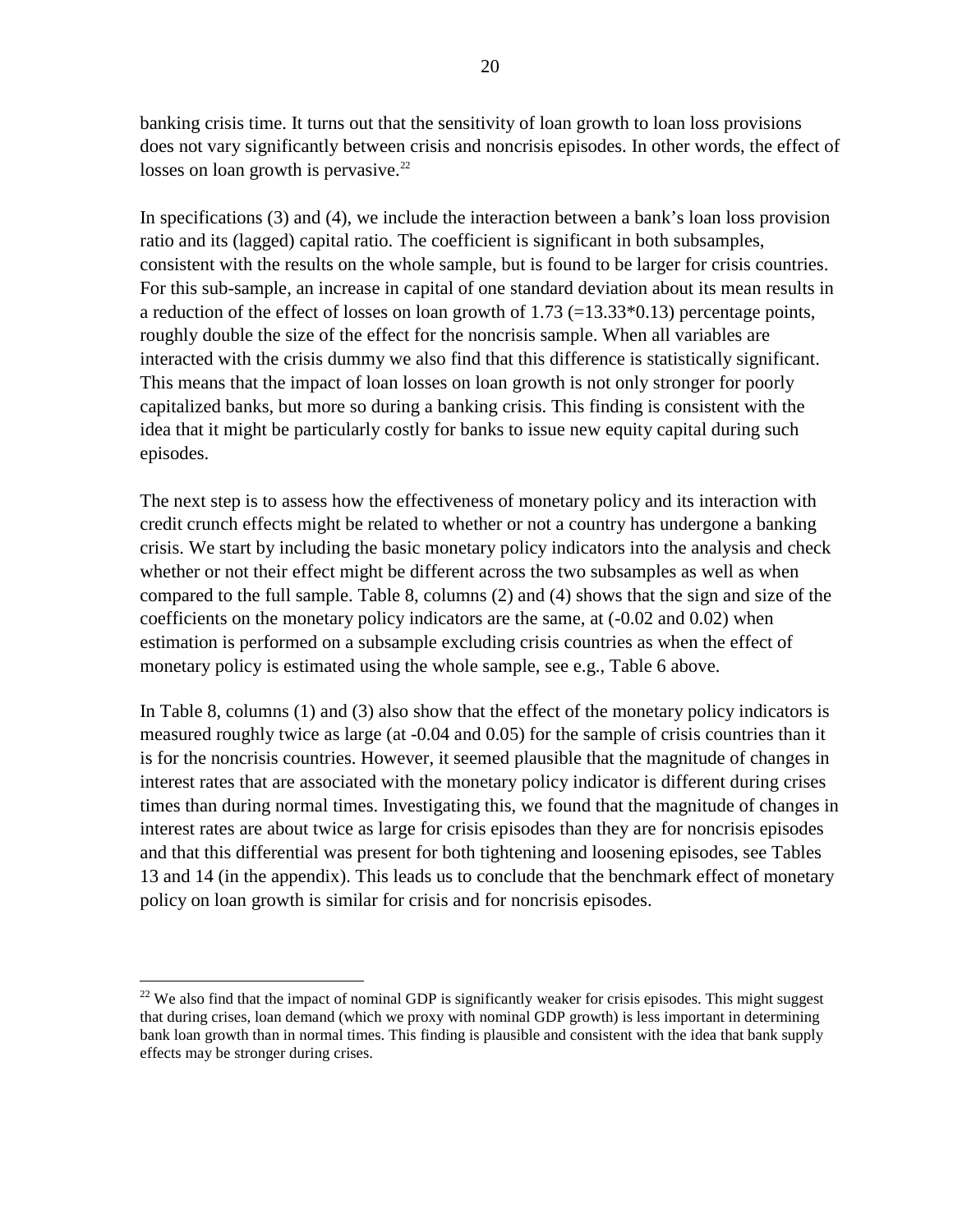|                                    | (1)                   | (2)               | (3)                      | (4)               |
|------------------------------------|-----------------------|-------------------|--------------------------|-------------------|
| Dependent variable:<br>Loan growth | <b>Banking crisis</b> | No banking crisis | <b>Banking</b><br>crisis | No banking crisis |
|                                    |                       |                   |                          |                   |
| RoE                                | $0.18***$             | $0.25***$         | $0.18***$                | $0.25***$         |
| Capital                            | $-0.44***$            | $-0.06$           | $-0.43***$               | $-0.06$           |
| <b>Provisions</b>                  | $-3.27***$            | $-3.99***$        | $-3.32***$               | $-4.0***$         |
| <b>GDP</b>                         | $0.54***$             | $1.18**$          | $0.54***$                | $1.19***$         |
| Lagged                             | 12.53***              | $6.95***$         | $12.67***$               | $6.98***$         |
| Capital*Provisions                 |                       |                   |                          |                   |
| $\Delta r^*$                       | $-0.04***$            | $-0.02**$         |                          |                   |
| $\Delta r$                         |                       |                   | $0.05***$                | $0.02***$         |
| Year dummies                       | Yes                   | Yes               | Yes                      | Yes               |
| Country dummies                    | Yes                   | Yes               | Yes                      | Yes               |
| No. of obs.                        | 1036                  | 2393              | 1036                     | 2393              |
| Goodness of fit                    | 0.43                  | 0.16              | 0.43                     | 0.16              |

## **Table 8. Monetary Policy and Banking Crises**

\*\*\* denotes statistical significance at the 1 percent level, \*\* at the 5 percent level and \* at the 10 percent level.

Source: Authors' calculations; see Table 12 for definition of variables and data sources.

To investigate further whether and how monetary policy might be more or less potent during crisis times we finally re-introduce the three-way interaction term between monetary policy, provisions and capital and assess to what extent its measured effect might differ depending on whether or not the country undergoes a banking crisis.

Table 9 shows the results of a specification which includes a dummy variable indicating whether or not a country is in crisis in a particular year (bank crisis time) and where this variable is also interacted with the three-way interaction term introduced in the previous section (as well as with provisions, capital and monetary policy indicators, results for which are not shown).

The negative coefficient on the crisis indicator variable suggests that, as may be expected, loan growth is reduced during crisis times. Controlling for banking crisis episodes and a full set of country fixed effects, the coefficients on the three-way interaction term between provisions, capital and monetary policy indicator is, at -6.86 and 6.82, similar to the size of the coefficient as measured for the full sample, e.g., in Table 6. Most interestingly, the interaction between the three-way interaction term and the crisis indicator variable shows that during banking crises the effect of the three-way interaction term is considerably larger than it is in normal times. This is plausible: not only are initial capital and monetary policy substitutes in cushioning the effect of losses on loan growth, but this effect is stronger during crisis times. In other words, while capital is always useful for cushioning losses, it is more useful if monetary policy is tight and most useful when a country is in crisis.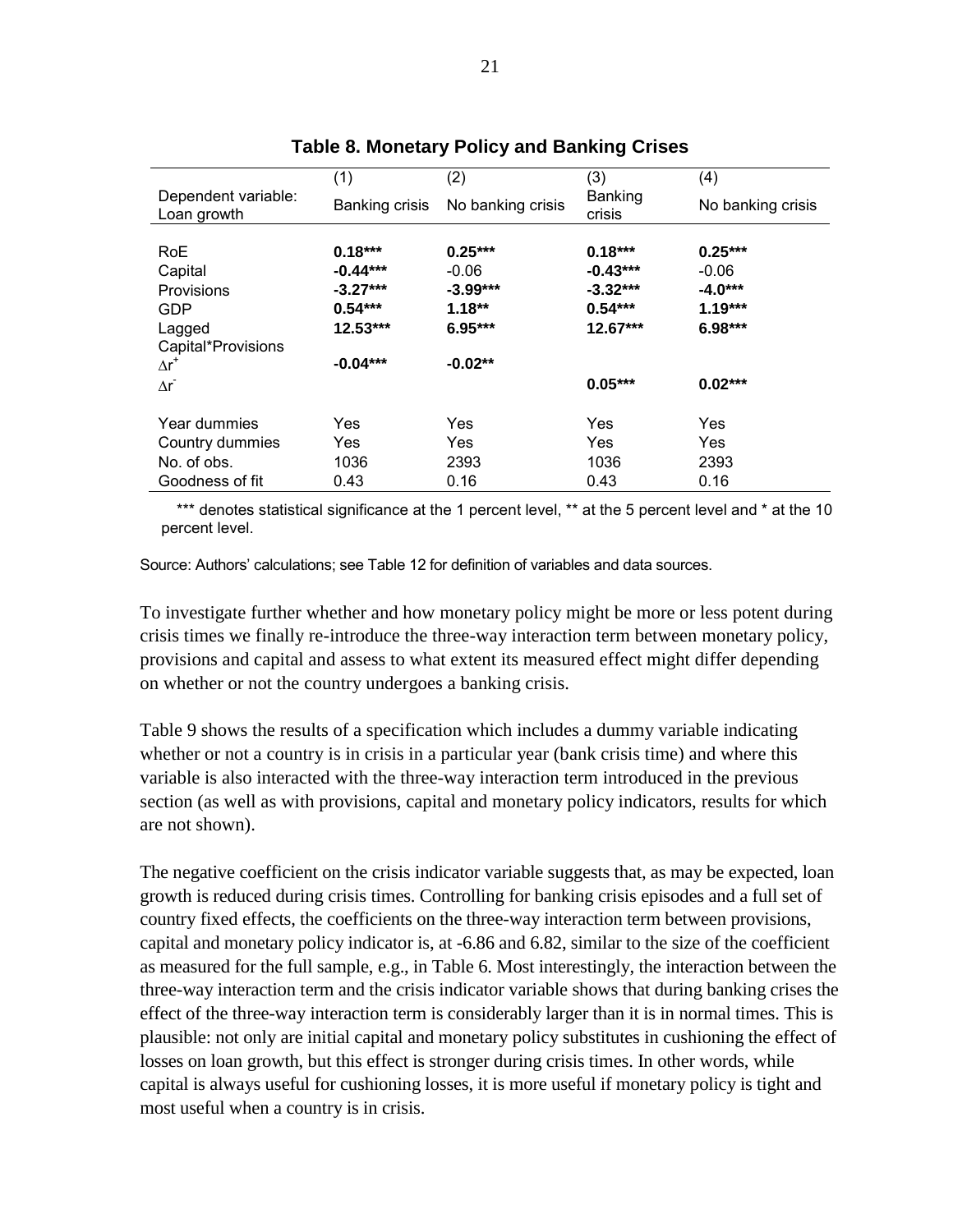| Dependent variable: Loan growth                                                                                | (1)                               | (2)                      |
|----------------------------------------------------------------------------------------------------------------|-----------------------------------|--------------------------|
| Lagged Capital*Provisions<br>Bank crisis time<br>$\Delta r^*$                                                  | $4.38**$<br>$-0.08***$<br>$-0.01$ | $11.31***$<br>$-0.09***$ |
| $\Lambda r$<br>Lagged Capital * Provisions $*\Delta r^+$                                                       | $6.86*$                           | $0.02*$                  |
| Lagged Capital * Provisions $*$ $\Delta r$<br>Lagged Capital * Provisions * $\Delta r^*$ * Bank crisis<br>time | 52.67***                          | $-6.82***$               |
| Lagged Capital * Provisions $*$ $\Delta r$ * Bank crisis<br>time                                               |                                   | $-27.43***$              |
| Year dummies<br>Country dummies                                                                                | Yes<br>Yes                        | Yes<br>Yes               |
| No. of obs.<br>Goodness of fit                                                                                 | 3419<br>0.29                      | 3419<br>0.29             |

## **Table 9. Monetary Policy and Banking Crises—Interactions 1/**

\*\*\* denotes statistical significance at the 1 percent level, \*\* at the 5 percent level and \* at the 10 percent level.

Source: Authors' calculations; see Table 12 for definition of variables and data sources.

1/ In the interest of saving space the table does not include estimates of the coefficients of all the variables included in the model. However, these are available from the authors on request.

In sum, bank loan supply effects are shown to operate both in and outside of banking crises. In particular we find evidence in favor of hypotheses (H1) and (H2) both for crisis countries and for noncrisis countries. This suggests that initial capital levels determine banks' response to losses both in and outside of crises. However, and consistent with our hypothesis (H4), the effect of initial capital is shown to be stronger during crises times than during normal times. Further, while monetary policy affects loan growth both in crisis countries and in noncrisis countries, the interaction of monetary policy with losses and initial capital develops greater force in crisis episodes, when financing conditions at banking firms are tight.

### **VII. ROBUSTNESS CHECKS**

#### **A. Bank-fixed Effects**

We have undertaken a number of further robustness checks on our results. In particular, despite the fact that we routinely control for all differences across countries and across time, there might be a concern that other influences on a bank's loan growth might have been omitted from the equations and could be correlated with the included regressors, resulting in omitted variable biases. To check whether omission of other influences might have resulted in omitted variable bias, we replace country-fixed effects by bank-fixed effects that control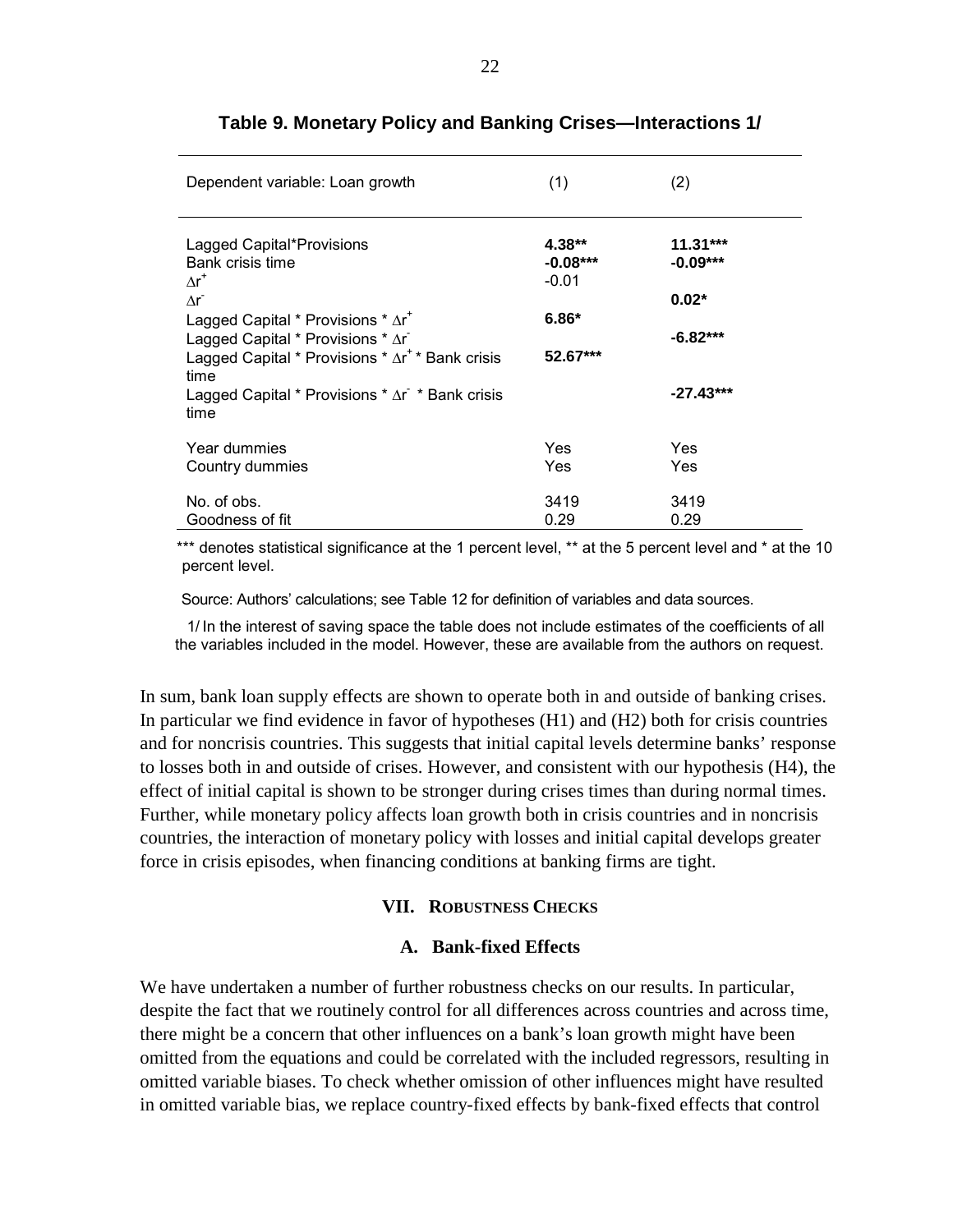for all unobserved heterogeneity across banks, whether or not this relates to differences at the country level. Clearly, a fixed effects estimator also controls for all differences across banks with regard to bank balance sheet strength. The effect of the latter on bank loan supply is thus identified only by changes across time in bank health for each bank. Note that we continue to control for changes across time that might affect all banks at the same time, by keeping time fixed effects (year dummies). Table 10 presents the results.

It turns out that the result when bank fixed effects are included are qualitatively and quantitatively similar to the ones presented above, e.g., in Table 4. Indeed, the results were generally found not to be statistically different, when a Hausman test was performed. The test is based on the difference between the random effects and the fixed effects estimates and a statistically significant difference is interpreted as evidence against the random effect and in favor of the fixed effects specification. The chi-square statistic for model (2) is 9.74 (and the p-value is 0.55) and it is 13.52 for model (4) (with p-value equal to 0.26). This suggests that we cannot reject the hypothesis that the coefficients are the same. In other words, countryand time-fixed effects are generally sufficient to account for unobserved heterogeneity in our sample. Any remaining bank-specific heterogeneity does not appear to result in omitted variable bias, perhaps reflecting the fact that our sample of large listed banking institutions represents a relatively homogenous sample in this regard.

| Dependent variable:        | (1)        | (2)        | (3)        | (4)        | (5)        | (6)        |
|----------------------------|------------|------------|------------|------------|------------|------------|
| Loan growth                |            |            |            |            |            |            |
|                            |            |            |            |            |            |            |
| RoE                        | $0.26***$  | $0.25***$  | $0.26***$  | $0.25***$  | $0.26***$  | $0.26***$  |
| Capital                    | 0.08       | 0.09       | 0.08       | 0.09       | 0.08       | 0.05       |
| <b>Provisions</b>          | $-2.02***$ | $-1.70***$ | $-2.04***$ | $-3.35***$ | $-1.99***$ | $-2.10***$ |
| <b>GDP</b>                 | $0.36***$  | $0.34***$  | $0.36***$  | $0.34***$  | $0.36***$  | $0.37***$  |
| $\Delta r^*$               | $-0.02**$  | $-0.002$   |            |            |            |            |
| Provisions*∆r <sup>+</sup> |            | $-2.25***$ |            |            |            |            |
| $\Delta r$                 |            |            | $0.02***$  | 0.008      |            |            |
| Provisions*Ar              |            |            |            | $1.59***$  |            |            |
| $\Delta r^0$               |            |            |            |            | $-0.014$   | $-0.04$    |
| Provisions* $\Delta r^0$   |            |            |            |            |            | $3.35**$   |
| Year dummies               | Yes        | Yes        | Yes        | Yes        | Yes        | Yes        |
| Country dummies            | No         | No         | No         | No         | No         | No         |
| No. of obs.                | 3436       | 3436       | 3436       | 3436       | 3436       | 3436       |
| Goodness of fit            | 0.17       | 0.17       | 0.17       | 0.17       | 0.17       | 0.17       |

## **Table 10. The Effect of Losses and Monetary Policy—Fixed Effects**

\*\*\* denotes statistical significance at the one percent level, \*\* at the five percent level and \* at the ten percent level.

Source: Authors' calculations; see Table 12 for definition of variables and data sources.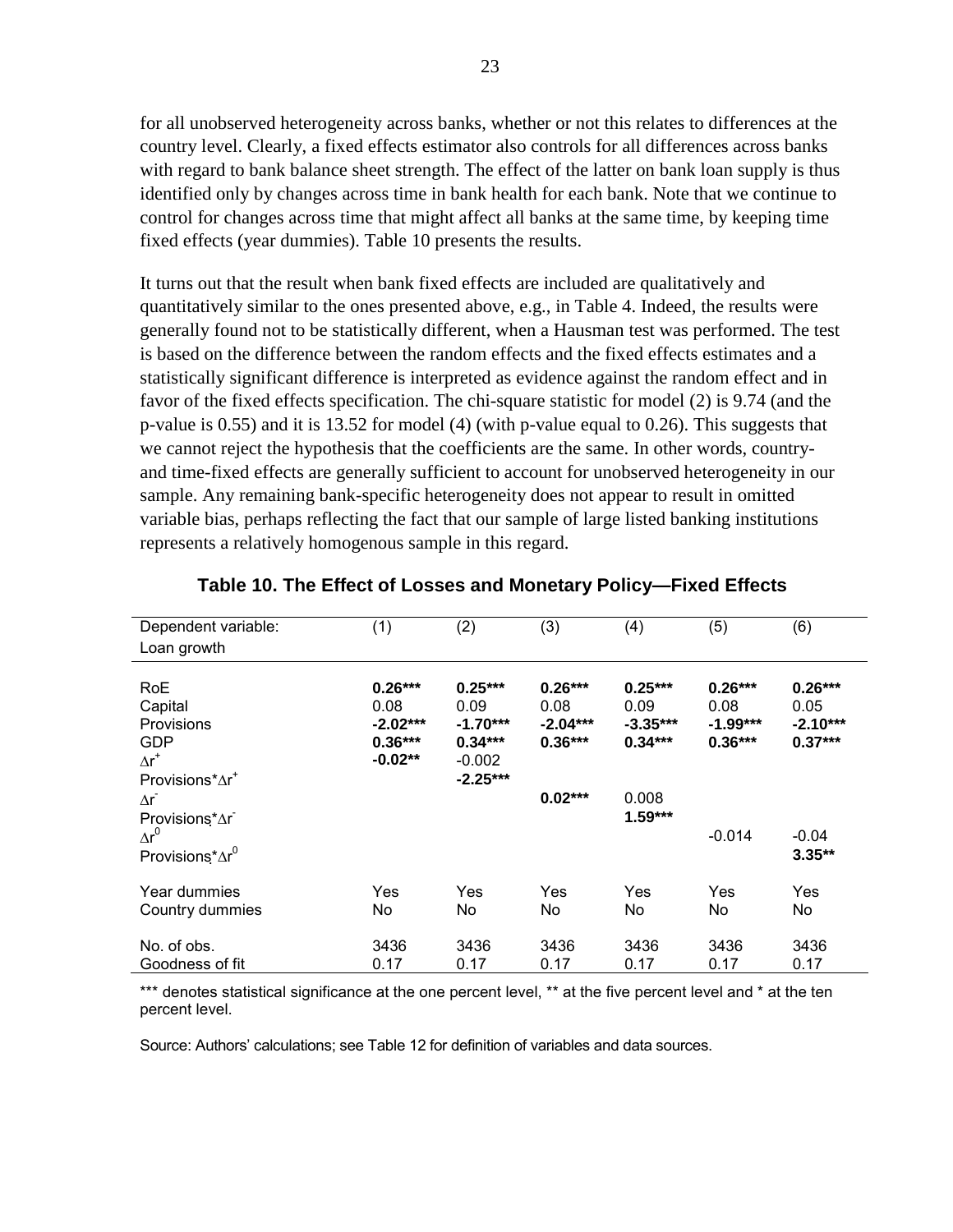## **B. Endogeneity of Bank-specific Characteristics**

We were further concerned that some of the bank-specific variables that are included in our specification might be endogenous. Specifically, we check whether we are able to afford to drop the return on equity (RoE) from the regressions. Table 11 shows that dropping RoE does not change the main conclusions. However, the coefficient on the provisions ratio appears slightly bigger (in absolute terms) and the coefficient on capital now turns significant, suggesting that dropping RoE results in an omitted variable bias. On balance we retain a preference for a specification that explicitly accounts for profitability.

| Dependent variable:        | (1)        | (2)        | (3)        | (4)        | (5)        | (6)        |
|----------------------------|------------|------------|------------|------------|------------|------------|
| Loan growth                |            |            |            |            |            |            |
|                            |            |            |            |            |            |            |
| Capital                    | $0.19**$   | $0.19**$   | $0.19**$   | $0.21***$  | $0.19**$   | $0.18***$  |
| Provisions                 | $-2.73***$ | $-2.34***$ | $-2.76***$ | $-4.26***$ | $-2.71***$ | $-2.81***$ |
| <b>GDP</b>                 | $0.74***$  | $0.71***$  | $0.76***$  | $0.73***$  | $0.74***$  | $0.75***$  |
| $\Delta r^*$               | $-0.02**$  | $-0.002$   |            |            |            |            |
| Provisions*∆r <sup>+</sup> |            | $-2.51***$ |            |            |            |            |
| $\Delta r$                 |            |            | $0.02***$  | 0.008      |            |            |
| Provisions*Ar              |            |            |            | $1.88***$  |            |            |
| $\Delta r^0$               |            |            |            |            | $-0.016$   | $-0.03$    |
| Provisions* $\Delta r^0$   |            |            |            |            |            | 1.88       |
|                            |            |            |            |            |            |            |
| Year dummies               | Yes        | Yes        | Yes        | Yes        | Yes        | Yes        |
| Country dummies            | No         | No         | No         | No         | No         | No         |
|                            |            |            |            |            |            |            |
| No. of obs.                | 3473       | 3473       | 3473       | 3473       | 3473       | 3473       |
| Goodness of fit            | 0.1        | 0.1        | 0.1        | 0.1        | 0.1        | 0.1        |

## **Table 11. The Effect of Losses and Monetary Policy—Robustness to Endogeneity (Fixed-Effects Estimate)**

\*\*\* denotes statistical significance at the one percent level, \*\* at the five percent level and \* at the ten percent level.

Source: Authors' calculations; see Table 12 for definition of variables and data sources.

### **VIII. CONCLUSIONS**

Using a large cross-country sample of banks, we document the following main qualitative findings:

- Loan losses result in a reduction of banks' provision of credit and the reduction is larger for banks with smaller initial capital buffers, all else equal.
- Losses lead to a stronger reduction in the provision of credit when monetary policy is tightening than when it is loosening. Moreover, in the face of credit losses, tightening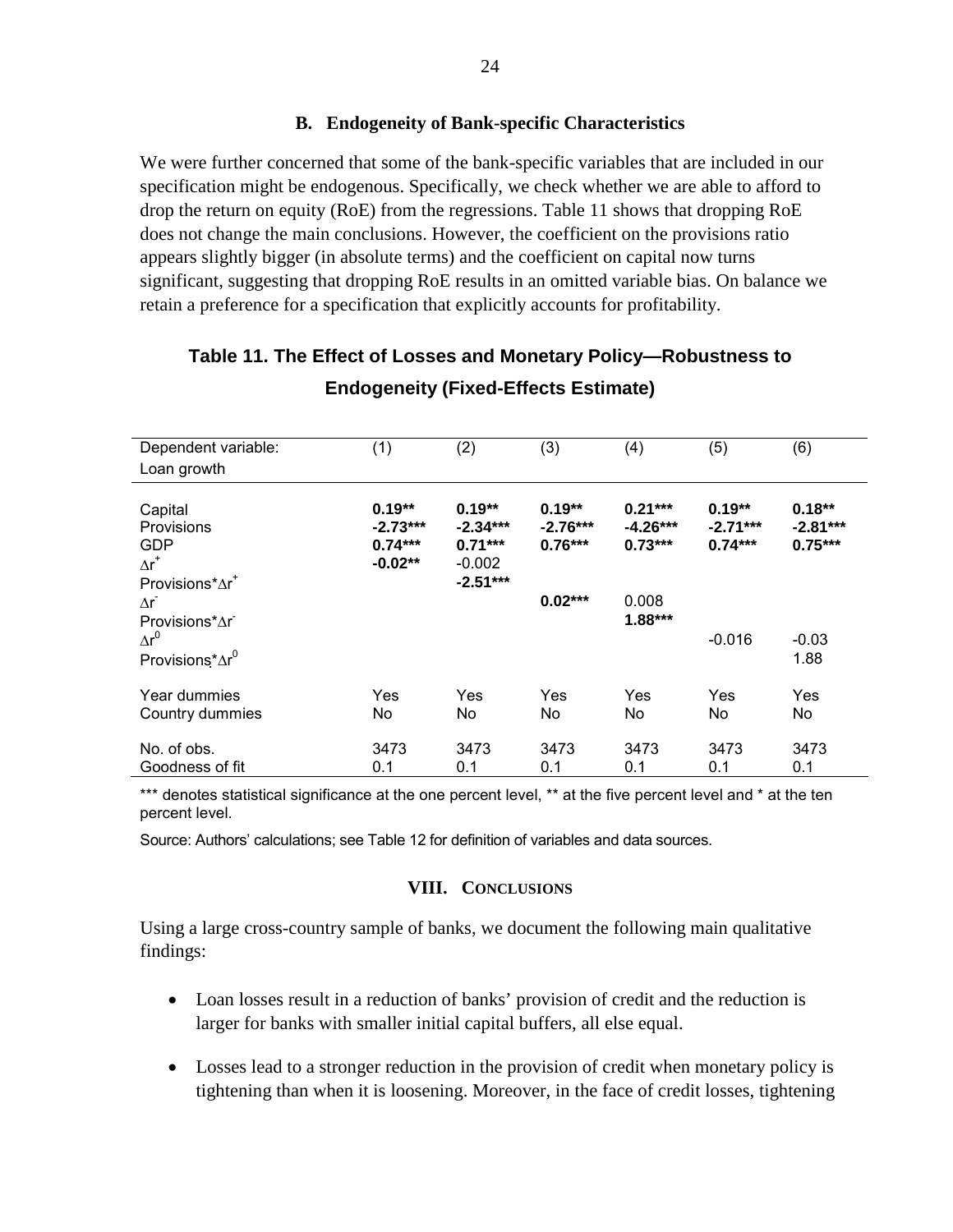monetary policy leads to further reductions in credit in particular when initial capital is thin. In other words, initial capital and loosening monetary policy are shown to act as substitutes in cushioning shocks to banks' balance sheets.

- Initial capital is more important in cushioning the effect of losses on loan growth during crisis times. Moreover, the interaction between losses, initial capital and monetary policy develops greater force in crisis episodes.
- At the same time we show that the impact of losses on loan growth as well as its interplay with initial capital and monetary policy is present both for crisis countries and for those countries that did not experience a banking crisis in the period under study.

These results have important implications for public policy. One key implication is that feedback effects from losses to the provision of credit are pervasive and not confined to the specific episodes considered in the literature thus far. Moreover, while this study does not provide evidence of the effect changes in credit conditions have on output<sup>23</sup>, others have argued that bank loan supply may have effects on macroeconomic performance in crisis times and that these effects might be more pronounced for households and firms that might depend on continued bank financing, Dell'Ariccia, Detragiache and Rajan (2008). Taken together with these findings, the evidence presented here suggests that feedback between losses and credit provision effects might play an important role in amplifying macroeconomic fluctuations even outside of full-blown banking crises. This may need to be taken into account by central bank policymakers, whose policy frameworks afford little role to credit and whose workhorse forecasting tools—such as Dynamic New Keynesian Stochastic General Equilibrium models—do not currently contain a financial sector.<sup>24</sup>

Another implication arises from the potential costs of addressing financial instability by use of monetary policy. While again quantification of these costs is beyond the scope of this paper, it is clear that such costs arise through a number of channels. First, a monetary bail-out of the financial sector can affect expectations of future bail-outs, and by creating moral hazard sow the seeds of the next crisis. Second, as noted in the introduction to this paper, a monetary response may conflict with the central bank's objective to contain inflation. And it may conflict with other objectives the central bank may have. For example, a monetary response can lead to a depreciation of the currency, or even lead to forced abandonment of an exchange rate peg. In the face of these costs, it is important to appreciate what other action

1

 $^{23}$  A number of papers that provide such evidence is listed in footnote 3, on page 4 of this paper.

<sup>&</sup>lt;sup>24</sup> Peek, Rosengren and Tootell (2003) show that confidential supervisory information on bank health available to the Federal Reserve can improve on forecasts of both the inflation rate and unemployment. The study also suggests that this information is not actually exploited for monetary policy.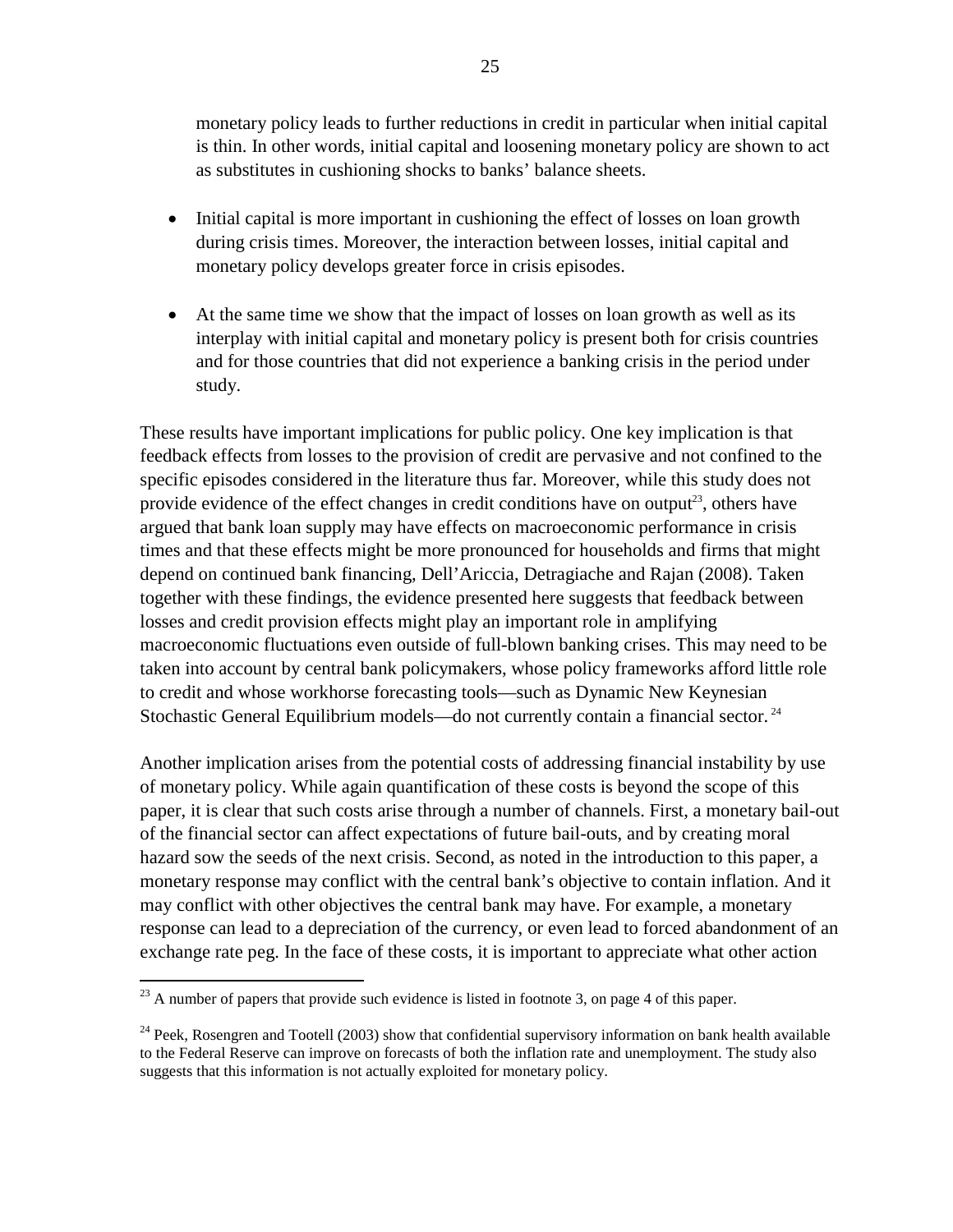can shape the trade-off faced by the monetary policymaker. In this regard, a finding that high levels of capital and accommodative monetary policy are substitutes in relieving the impact of losses on credit conditions gains particular importance. It points to a moral hazard incentive on the part of banks, who might like to rely on ex post monetary support, rather than on holding costly capital buffers, all the more so if monetary policy relief is more forthcoming the less capital they hold. And it points to the need for prudential measures designed to increase capitalization in a countercyclical fashion in order to reduce the need for monetary policy to support the banking system ex post. When buffers are built up in good times and can be drawn upon in bad times, monetary policy will be less constrained by the need to bolster the financial sector, creating room for maneuver that can be used by the central bank to more vigorously pursue its other objectives.

Finally, our results support more generally the notion that financial stability and monetary policy are intimately related, as has been argued for a long time by the BIS, e.g., Borio and White (2003). This paper documents that there is a feedback effect from loan losses to credit provision and hence potentially to macroeconomic outcomes. And it shows how and to what extent this feedback interacts with the monetary policy stance. This evidence can be taken into account by central banks charged with overseeing both monetary and financial stability. Where responsibilities for financial stability and monetary policy reside in separate authorities, these findings also throw light on the extent to which supervisory authorities and central banks may need to coordinate their actions. They suggest that central banks have a stake in and may want to influence the design of capital requirements imposed on the banking system, as well as any actions taken ex post, should banks' capital become impaired.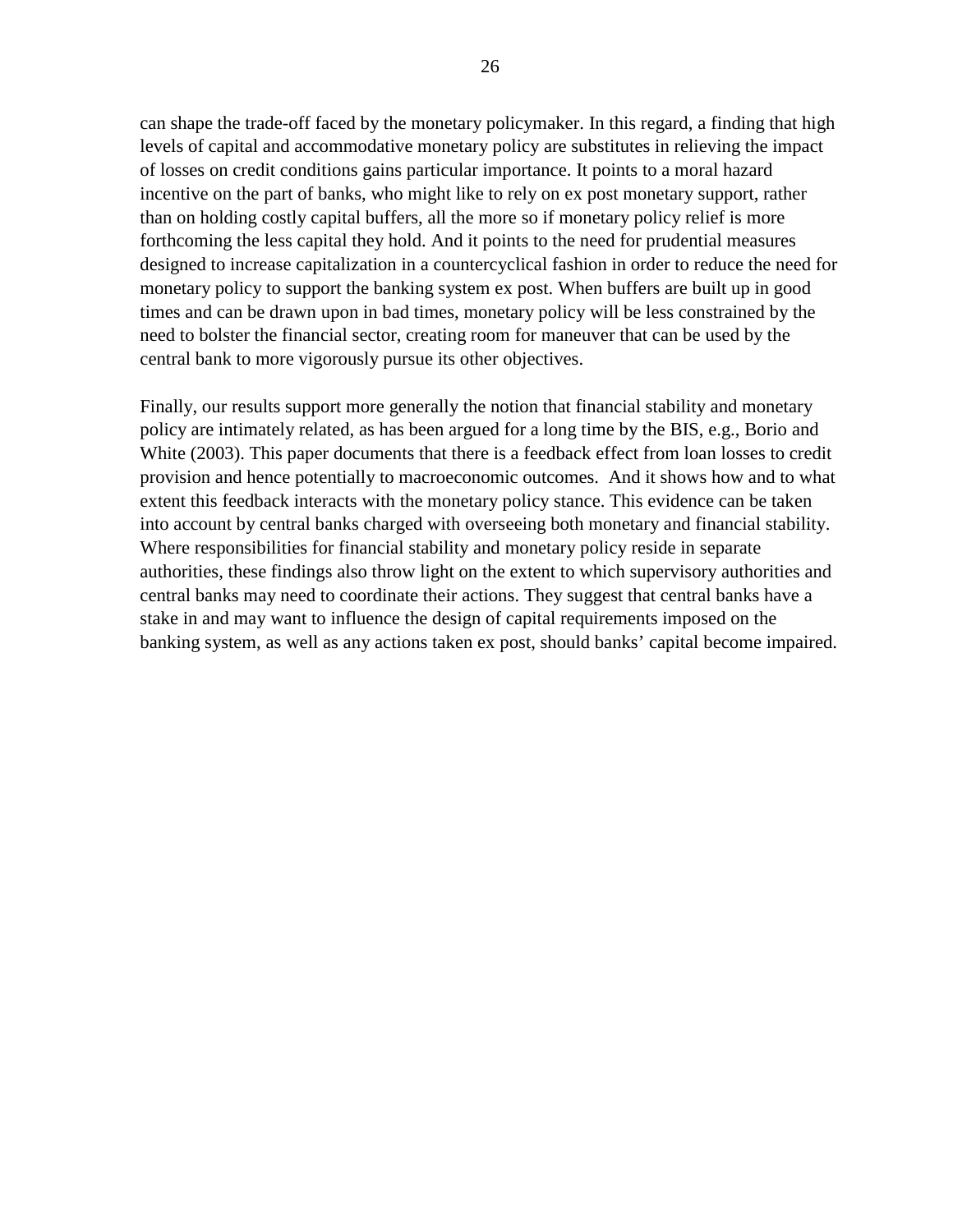## **Appendix**

| <b>Table 12. Description of Variables and Data Sources</b> |             |              |                                                        |                                                                                                                         |  |  |  |
|------------------------------------------------------------|-------------|--------------|--------------------------------------------------------|-------------------------------------------------------------------------------------------------------------------------|--|--|--|
| Data Source                                                | <b>Date</b> | Variable     | <b>Description</b>                                     | <b>Details</b>                                                                                                          |  |  |  |
|                                                            |             |              |                                                        |                                                                                                                         |  |  |  |
| <b>BankScope</b>                                           | 2001        | Loan growth  | Growth rate of loans                                   |                                                                                                                         |  |  |  |
|                                                            |             | Provisions   | Ratio of loan loss<br>provisions                       | Ratio of loan loss provisions to total loans                                                                            |  |  |  |
|                                                            |             | Capital      | Equity ratio                                           | Ratio of equity capital to debt and deposits                                                                            |  |  |  |
|                                                            |             | RoE          | Return on equity                                       | Net income divided by the book value of<br>equity from the previous period                                              |  |  |  |
| International<br>lFinancial<br><b>Statistics (IFS)</b>     | 2005        | $\Delta r^*$ | change in the<br>interest rate                         | Dummy for a positive Equal to 1 for a positive change in the<br>nominal short-term interest rate, and to 0<br>otherwise |  |  |  |
|                                                            |             | Λr           | Dummy for a<br>negative change in<br>the interest rate | Equal to 1 for a negative change in the<br>nominal short-term interest rate, and to 0<br>otherwise                      |  |  |  |
|                                                            |             | $\Delta r^0$ | Dummy for no<br>change in the<br>interest rate         | Equal to 1 for no change in the short-term<br>nominal interest rate, and to 0 otherwise                                 |  |  |  |
|                                                            |             | GDP          |                                                        | Nominal GDP growth Real GDP growth rate + inflation rate<br>(based on CPI index)                                        |  |  |  |

| Table 13. Summary Statistics: Monetary Policy and Banking Crisis Countries |          |                                 |           |      |                             |           |      |  |  |
|----------------------------------------------------------------------------|----------|---------------------------------|-----------|------|-----------------------------|-----------|------|--|--|
| Given that the interest rate<br>change is:                                 |          | <b>Banking crisis countries</b> |           |      | No banking crisis countries |           |      |  |  |
|                                                                            |          | Mean                            | Std. Dev. | Obs. | Mean                        | Std. Dev. | Obs  |  |  |
| Change in<br>the interest<br>rate                                          | Positive | 2.71                            | 6.24      | 556  | 1.08                        | 0.74      | 1513 |  |  |
|                                                                            | Negative | $-3.08$                         | 6.44      | 880  | $-0.92$                     | 0.92      | 1715 |  |  |

Source: Authors' calculations, see Table 12 for definition of variables and data sources.

| Table 14. Summary Statistics: Monetary Policy and Banking Crisis Episodes |          |                            |           |      |                        |           |      |  |  |
|---------------------------------------------------------------------------|----------|----------------------------|-----------|------|------------------------|-----------|------|--|--|
| Given that the interest rate<br>change is:                                |          | <b>Banking crisis time</b> |           |      | No banking crisis time |           |      |  |  |
|                                                                           |          | Mean                       | Std. Dev. | Obs. | Mean                   | Std. Dev. | Obs. |  |  |
| Change in<br>the interest<br>rate                                         | Positive | 2.787                      | 7.62      | 312  | 1.28                   | 1.66      | 1757 |  |  |
|                                                                           | Negative | $-3.02$                    | 7.14      | 684  | $-1.16$                | 1.45      | 1911 |  |  |

Source: Authors' calculations; see Table 12 for definition of variables and data sources.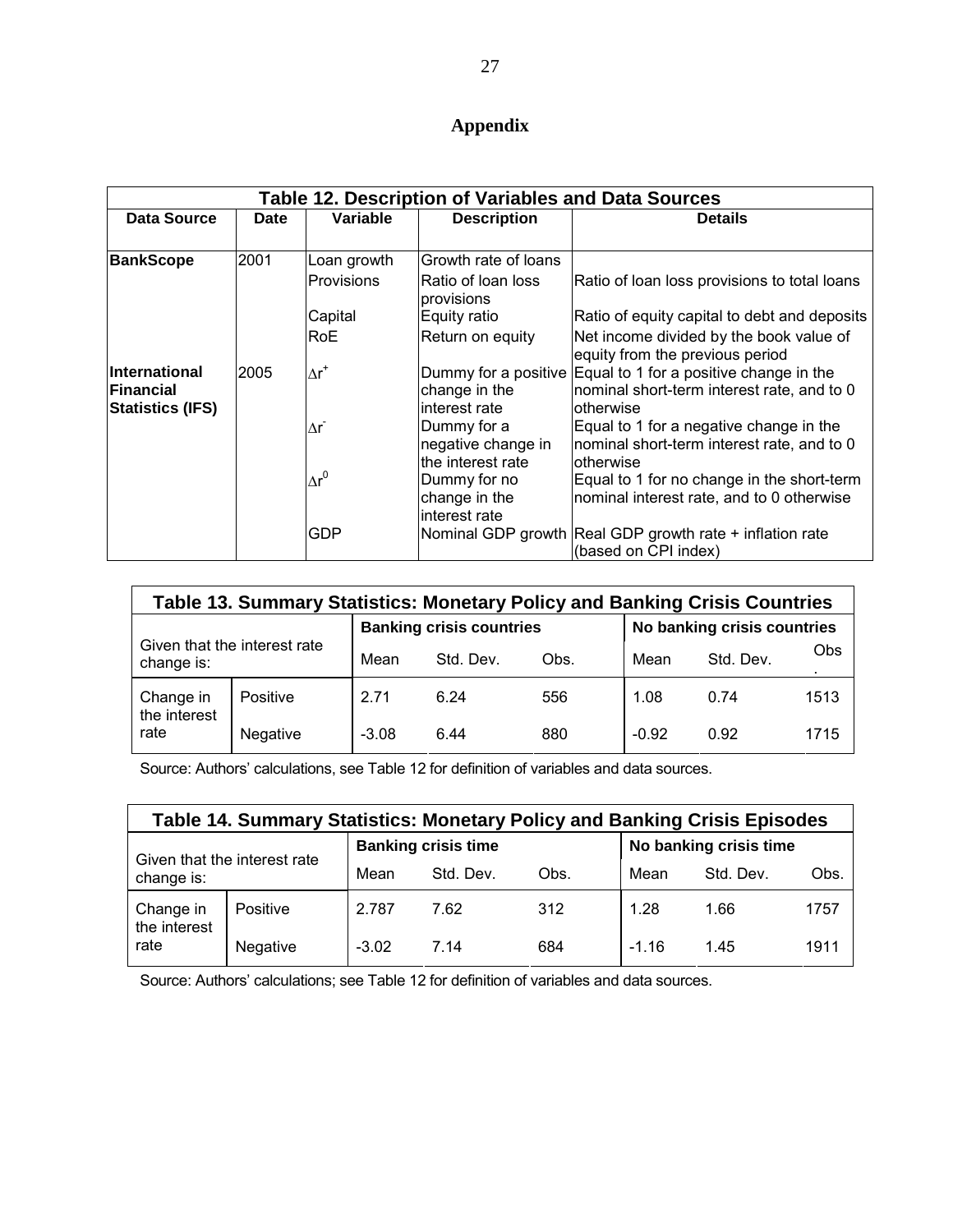#### **References**

- Altunbas, Yener, Leonardo Gambacorta, and David Marqués, 2007, "Securitization and the Bank Lending Channel," ECB Working Paper, No. 838, December (published also as Working Paper of the Bank of Italy, No. 653).
- Bayoumi, Tamim, and Ola Melander, 2008, "Credit Matters: Empirical Evidence on U.S. Macro-Financial Linkages," IMF WP/08/169 (Washington: International Monetary Fund).
- Bernanke, Ben S., and Cara S. Lown, 1991, "The Credit Crunch," *Brookings Papers on Economic Activity*, Vol. 2:1991, pp. 205-47.
- Borio, Claudio, and William White, 2003, "Whither Monetary and Financial Stability? The Implications of Evolving Policy Regimes," *Monetary Policy and Uncertainty: Adopting to a Changing Economy*, Jackson Hole Symposium, Federal Reserve Bank of Kansas City, (August).
- Brunnermeier, Markus K., and Lasse H. Pedersen, 2007, "Market Liquidity and Funding Liquidity," *Review of Financial Studies*, (forthcoming).
- Chava, Sudheer, and Amiyatosh K., Purnanandan, 2005, "The Effect of Banking Crisis on Bank-dependent Borrowers," *mimeo*, Bauer School of Business, University of Houston and Ross School of Business, University of Michigan.
- Caprio, Gerard, and Daniela Klingebiel, 2003, "Episodes of Systemic and Borderline Financial Crises," manuscript, *World Bank*.
- Chen, Yehning, 1999, "Banking Panics: The Role of the First-come, First-served Rule and Information Externalities," *Journal of Political Economy*, Vol. 107 (5), pp. 946-968.
- Chiesa, Gabriella, 2001, "Incentive-based Lending Capacity, Competition and Regulation in Banking," *Journal of Financial Intermediation*, Vol. 10 (1), pp. 28-53.
- Cosimano, Thomas F., Ralph Chami, and Adolfo Barajas, 2004, "Did the Basel Accord Cause a Credit Slowdown in Latin America?" *ECONOMIA: The Journal of the Latin American and Caribbean Economic Association*.
- Diamond, Douglas W., and Raghuram G. Rajan, 2006, "Money in a Theory of Banking," *American Economic Review*, Vol. 96 (1), pp. 30-53.
- Dell'Ariccia, Giovanni, Enrica Detragiache, and Raghuram G. Rajan, 2008, "The Real Effect of Banking Crises," *Journal of Financial Intermediation*, Vol. 17 (1), pp. 89-112.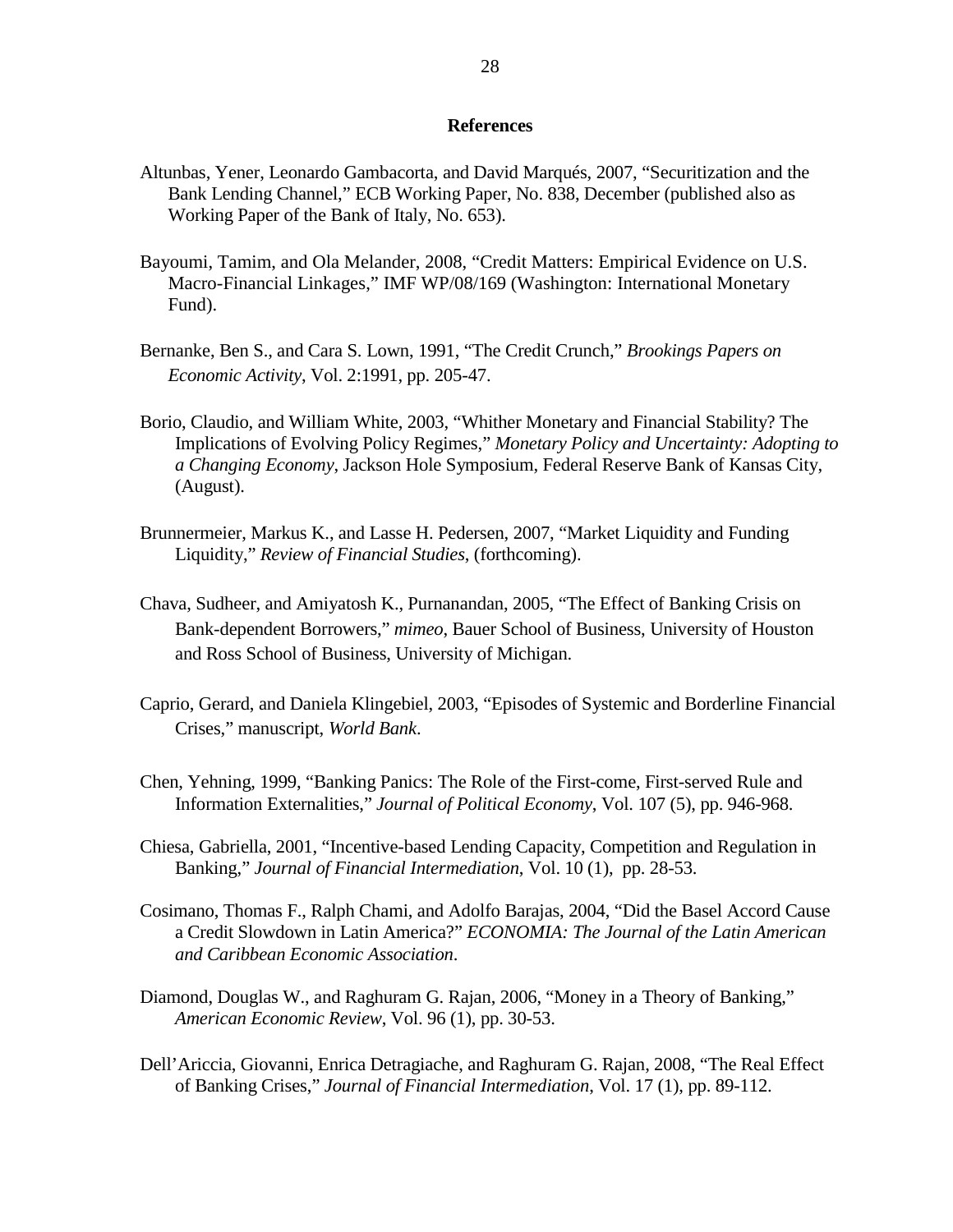- Ehrmann, Michael, Leonardo Gambacorta, Jorge Martinez-Pages, Patrick Sevestre, and Andreas Worms, 2001, "Financial Systems and the Role of Banks in the Monetary Policy Transmission in the Euro Area," ECB Working Paper No. 105.
- Eisfeldt, Andrea L., 2004, "Endogenous Liquidity in Asset Markets," *Journal of Finance*, Vol. 59 (1), pp. 1-30.
- Estrella, Arturo, 2002, "Securitization and the Efficacy of Monetary Policy," *FRBNY Economic Policy Review*, (May).
- Gambacorta, Leonardo, and Paolo E. Mistrulli, 2004, "Does Bank Capital Affect Lending Behaviour," *Journal of Financial Intermediation,* Vol. 13 (4), pp. 436-57.
- Giannetti, Mariassunta, 2007, "Financial Liberalization and Banking Crises: The Role of Capital Inflows and Lack of Transparency," *Journal of Financial Intermediation,* Vol. 16 (1), pp. 32-63
- Gorton, Gary, and Andrew Winton, 2002, "Financial Intermediation," *NBER Working Paper 8928*. Available at: http://www.nber.org/papers/w8928.
- Kashyap, Anil K., and Jeremy C. Stein, 2000, "What do a Million Observations of Banks Say About the Transmission of Monetary Policy?" *American Economic Review,* Vol. 90 (3), pp. 407-28.
- Kishan, Ruby P., and Timothy P. Opiela, 2000, "Bank Size, Bank Capital and the Bank Lending Channel," *Journal of Money, Credit and Banking,* Vol. 32, pp. 121-41.
- Kroszner, Randall S., Luc Laeven, and Daniela Klingebiel, 2007, "Banking Crises, Financial Dependence and Growth," *Journal of Financial Economics*, Vol. 84 (1), pp. 187-228
- Loutskina, Elena, and Philip E. Strahan, 2006, "Securitization and the Declining Impact of Bank Finance on Loan Supply: Evidence from Mortgage Acceptance Rates," NBER Working Paper, No. 11983.
- Lown, Cara S., and Donald Morgan, 2006, "The Credit Cycle and the Business Cycle: New Findings Using the Loan Officer Opinion Survey," *Journal of Money, Credit and Banking*, Vol. 38 (6), pp. 1575-97
- Pain, Darren, 2003, "The Provisioning Experience of the Major UK Banks: A Small Panel Investigation," *Bank of England Working Paper* No. 177.
- Peek, Joe, and Eric S. Rosengren, 1995, "The Capital Crunch: Neither a Borrower nor a Lender Be," *Journal of Money, Credit and Banking,* Vol. 27, No. 3, pp. 625-38.